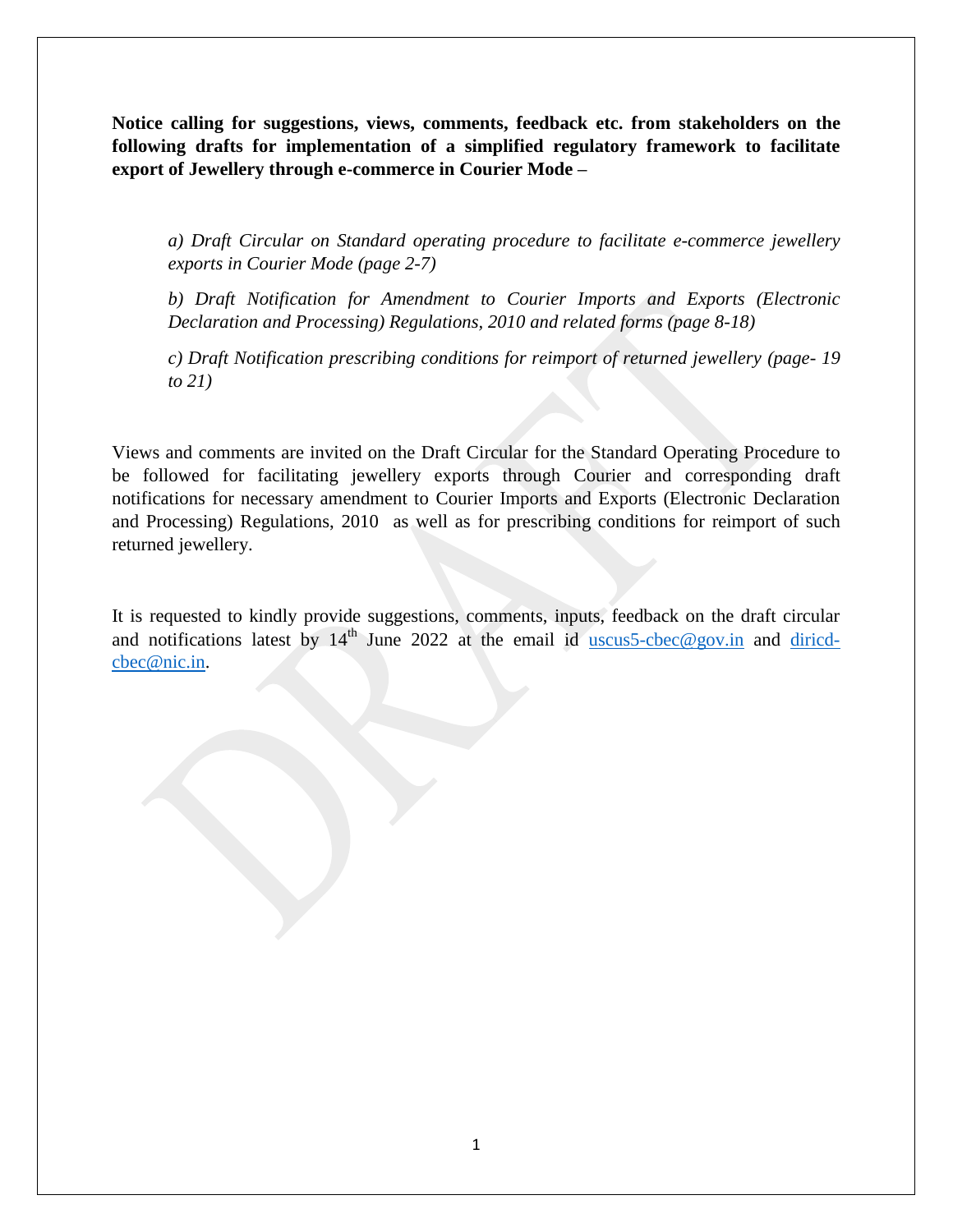**[Draft] Circular No…/2022-Customs**

### **F.No. 455/03/2020-Cus.V Government of India Ministry of Finance Department of Revenue Central Board of Indirect Taxes & Customs**

\*\*\*\*\*\*\*\*\*\*\*\*

Room No. 49, North Block, New Delhi. **Dated the June 2022** 

To,

 All Principal Chief Commissioners/Chief Commissioners of Customs All Principal Directors General/Directors General of Customs All Principal Commissioners/Commissioners of Customs

Subject: Simplified regulatory framework for e-commerce exports of Jewellery through Courier mode – reg.

Madam/Sir,

 The Hon"ble Finance Minister in the Budget Speech of year 2022 announced the implementation of a simplified regulatory framework to facilitate export of Jewellery through ecommerce. Subsequently stakeholder consultations, including those with the Express Industry Council Of India (EICI), Gems and Jewellery Export Promotion Council (GJEPC), e-commerce operators, members of the trade, officers working in the Directorate General Of Export Promotion, Directorate General of Systems and Customs field formations, have been made.

2. The feedback received through the aforesaid consultations showed that a simplified regulatory framework is required for e-commerce exports of Jewellery through courier mode. This can be implemented through a standard operating procedure (SOP) for bringing uniformity and certainty on the process and steps to be followed to facilitate such exports via International Courier Terminals (ICTs). The SOP also explains the reimport process for returns of Jewellery for accommodating the e-commerce business needs for which the Courier Imports and Exports (Electronic Declaration and Processing) Regulations, 2010 (henceforth called the Courier Regulations) have been suitably amended *vide* Notification No ….. dated …...

Accordingly, an SOP in the following paras has been formulated. This SOP is applicable on e-commerce export of Jewellery made of precious metals (whether or not studded or set with precious or semi-precious stones) falling under CTH 7113 (excluding parts of Jewellery falling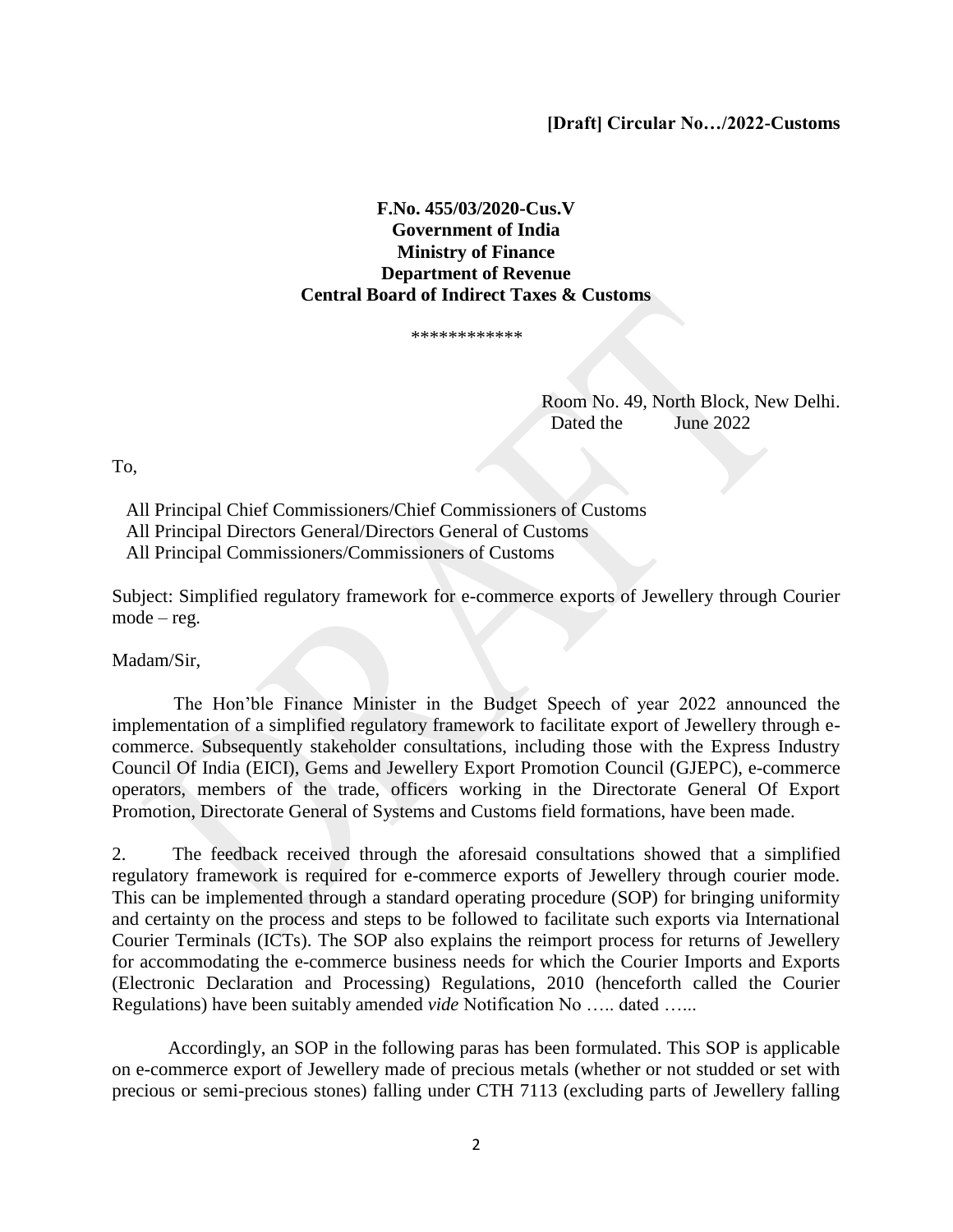under CTSH 71131190 and 71131960) and Imitation Jewellery falling under CTH 7117 of the First Schedule to the Customs Tariff Act, 1975. In the initial phase, the SOP will be implemented on ECCS at ICT Mumbai, ICT Delhi and ICT Jaipur.

3. The SOP is as follows -

# **I. Electronic Declaration on ECCS and Uploading of documents:**

(i) The authorized courier shall electronically file the Courier Shipping Bill (CSB.V) on behalf of the exporter on the Express Cargo Clearance System (ECCS). The seller registered on the e-commerce platform shall be the exporter and the buyer on the ecommerce platform shall be the consignee declared in the Courier Shipping Bill (CSB.V).

(ii) The complete payment for such e-commerce export shall be received in advance through electronic payment and a unique Payment ID electronically generated for the same.

(iii) To facilitate these e-commerce related exports, certain fields have been added in the CSB.V as markers such as website name/URL of the e-commerce operator, payment transaction ID, e-commerce Order No. and date and Jewellery item specifications (for example - stock keeping unit no. (SKU No.), precious metal content or purity and relevant specifications for studded stones i.e. dimensions, quantity, origin, cut, clarity, colour, carat for diamonds and for other precious and semi-precious stones, name/category of stones i.e. natural or synthetic etc.).

(iv) CSB.V shall have a field in which GSTIN of the seller-cum-exporter will be captured. The format of CSB.V is being amended for these purposes (notification no…./...).

(v) ECCS already provides facility of document upload. For uniformity and to facilitate processing for the purposes of export, a prompt is created on ECCS for the exporter to upload the following supporting documents while filing CSB.V -

a) Invoice containing product description and SKU No.;

b) Packing list;

c) Photos of the export item (not exceeding 2MB);

d) Photos of the product package/outer covering (not exceeding 2 MB);

e) Image of the product listing on the e-commerce platform; and

f) Image from the Online Payment Gateway Service Providers site (OPGSP) or e-commerce website evidencing payment confirmation.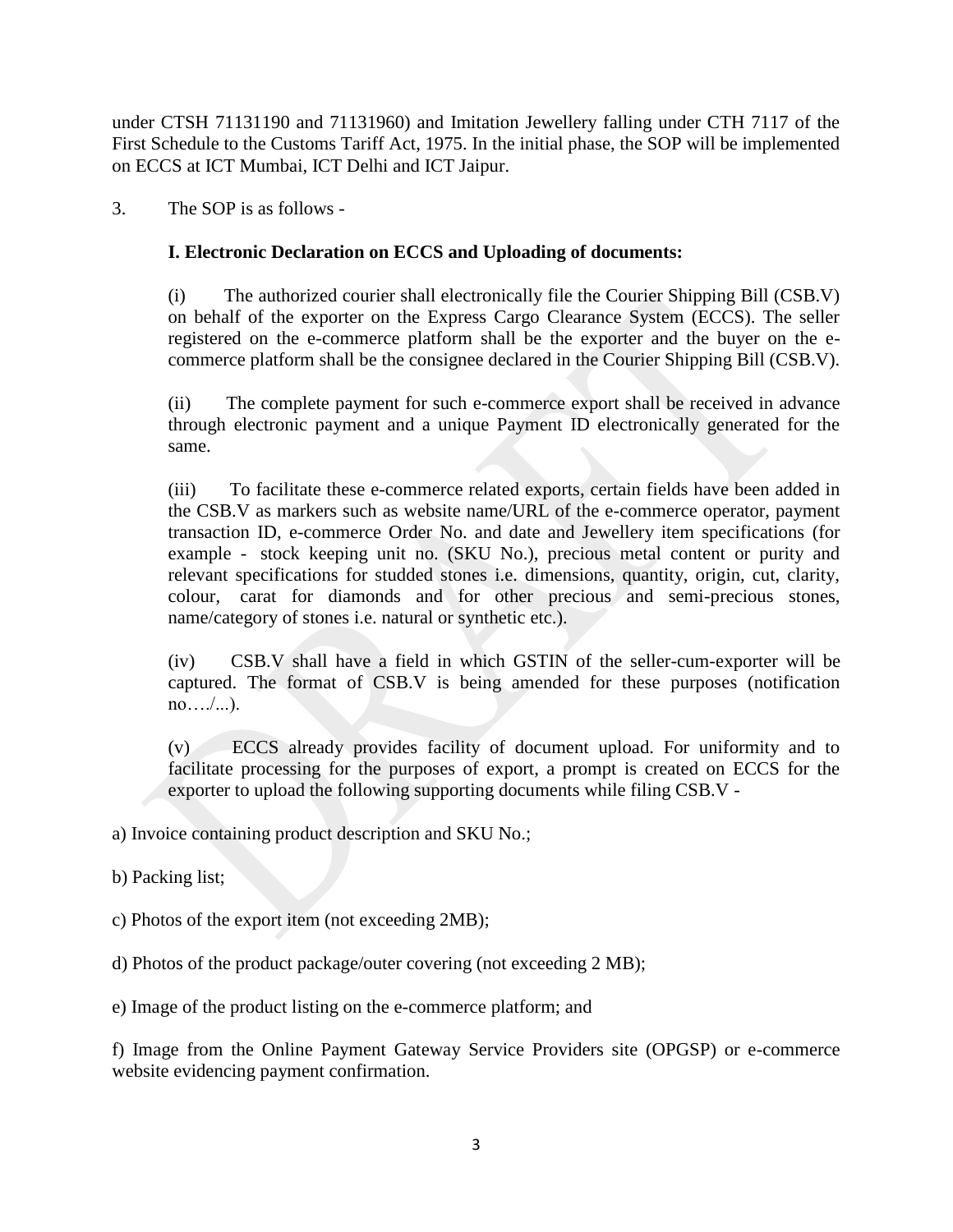The documents at s. no. (c), (d) and (e) above are parameters related with the identification of such exports. The said documents, i.e. photo/image would aid in identifying the goods.

(vi) A provision is being made for also uploading other documents for identification and valuation of the Jewellery item such as corresponding certification, for example – Hallmark (recognized by Bureau of Indian Standards) etc. Use of this by the exporter is to support the process of Customs clearance.

## **II. Producing the goods at the ICT for exports:**

(i) The authorised courier shall produce the export goods to the proper officer of Customs as required under Regulation 6 of the Courier Regulations.

(ii) Prior to (i) above, on conclusion of an e-commerce sale, the exporter will hand over the export goods to the authorised courier for export through an ICT. The exporter's declaration regarding the contents of each package along with the value thereof shall be borne on the export packages, as required under Regulation 4(2) of the Courier Regulations.

# **III. Customs Assessment and Examination:**

(i) Assessment and examination will be risk based as processed by the Risk Management System (RMS). However, specific intelligence-based interdictions may be carried out by the Customs.

(ii) In the course of such assessment/examination/interdiction, the Jewellery under export/package shall also be subjected to X-ray scanning. Notwithstanding this, the goods shall be subjected X-ray scanning at the ICT prior to export.

(iii) Examination of the goods/package under export shall be conducted by Customs, under CCTV and preferably in a designated secure area. The packages opened shall be securely sealed by the Customs officer. A self-adhesive sticker, *'Opened and sealed by Indian Customs'*, shall be pasted on the package. The Customs officer conducting such examination will record the examination report on ECCS.

## **IV. Final Clearance for export:**

(i) Let Export Order (LEO) will be granted after completion of the Customs/regulatory requirements.

## **V. Procedure for reimport of returned Jewellery items:**

(i) Reimports of Jewellery exported through courier mode on ECCS via an ecommerce platform and returned via the same platform, on ECCS, is being enabled in certain situations subject to necessary conditions or restrictions -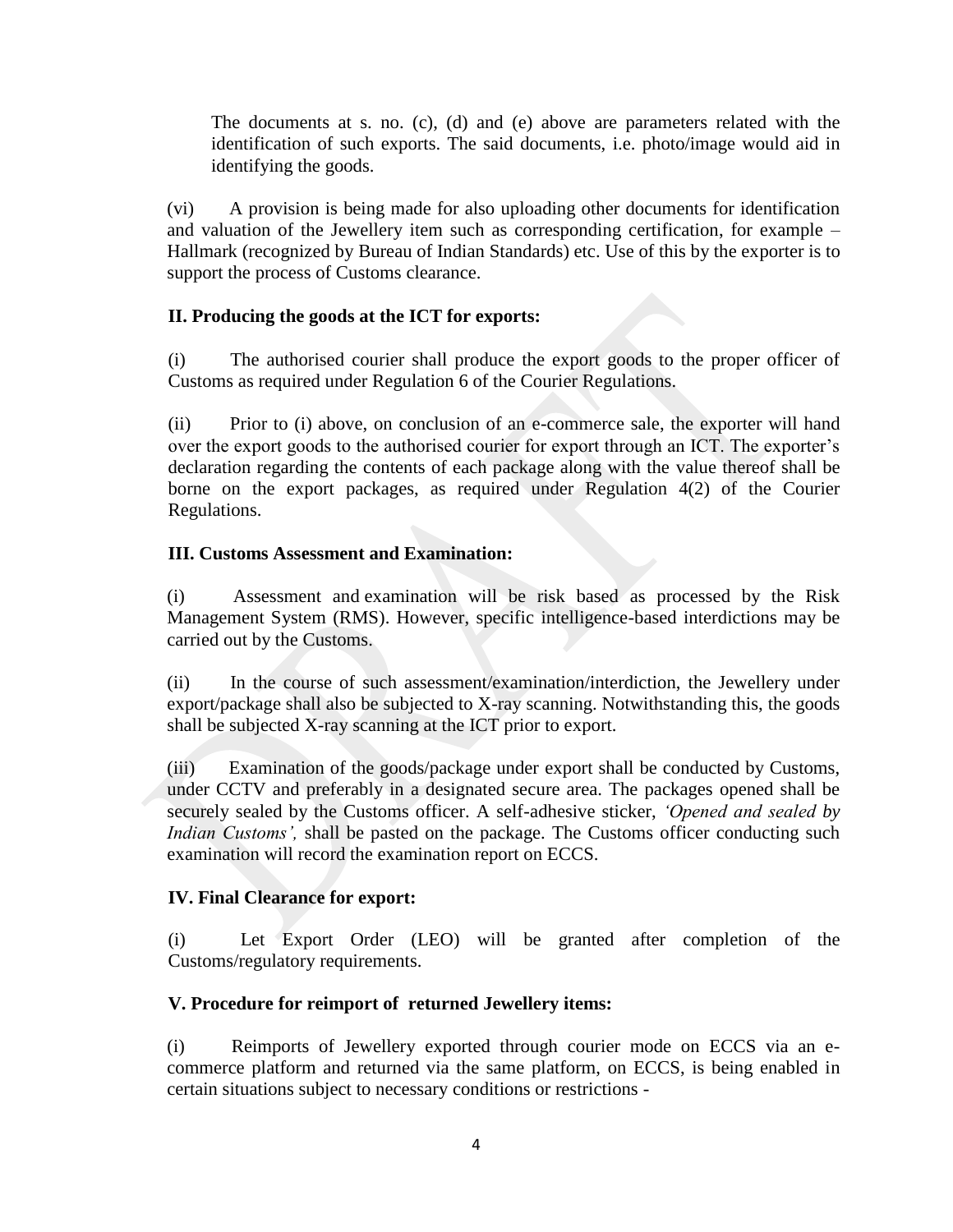(a) the importer filing the Courier Bill of Entry for reimport is the same Importer-Exporter Code (IEC) holder who had filed the corresponding Courier Shipping Bill (CSB.V) for export for that Jewellery item;

(b) return e-commerce transaction for the Jewellery item is initiated by the same consignee to whom the said Jewellery was exported under the corresponding Courier Shipping Bill (CSB.V) and on the same e-commerce platform;

(c) reason for such return is limited to the Jewellery item being physically damaged or defective on receipt by the consignee and image confirming the return on the e-commerce platform is uploaded on ECCS while filing Courier Bill of Entry for such reimport;

(d) the importer provides the reason of reimport, as given in para (c) above, in the Courier Bill of Entry and the returned Jewellery item is reimported along with the original packing;

(e) exporter, who is reimporting, continues to have a valid IEC and Registration-cum-Membership Certificate (issued by the Gems and Jewellery Export Promotion Council);

(f) FOB value of the Jewellery item under reimport was not more than Rs. 25,000 when exported;

(g) the Courier Bill of Entry for such reimport is filed no later than 15 days from the date of corresponding Let Export Order (LEO) of the Courier Shipping Bill for export;

(h) the corresponding export stands reconciled by proper filing of Export General Manifest (EGM);

(i) each Courier Bill of Entry filed for such reimport corresponds to a single Courier Shipping Bill number (CSB.V) filed for export;

(j) the Jewellery item under reimport conforms and corelates to the description filed and other specifications given in the corresponding Courier Shipping Bill (CSB.V);

(k) total CIF value of such reimports for an IEC holder in a financial year does not exceed 2% of the total FOB value (in INR) of Jewellery classified under CTH 7113 (excluding CTSH 71131190 and CTSH 71131960) and Imitation Jewellery classified under 7117, of the First Schedule of the Customs Tariff Act, exported by that IEC holder in the previous financial year under the courier mode on ECCS or Rupees 1 Lakh, whichever is greater;

(l) total number of Courier Bills of Entry filed for such reimports on account of returns, in a financial year, does not exceed 5% of the total number of Courier Shipping Bills (CSB.V) filed by that IEC holder in the previous financial year under Courier mode on ECCS for Jewellery classified under CTH 7113 (excluding CTSH 71131190 and CTSH 71131960) and Imitation Jewellery classified under CTH 7117, of the First Schedule of the Customs Tariff Act or ten, whichever is greater;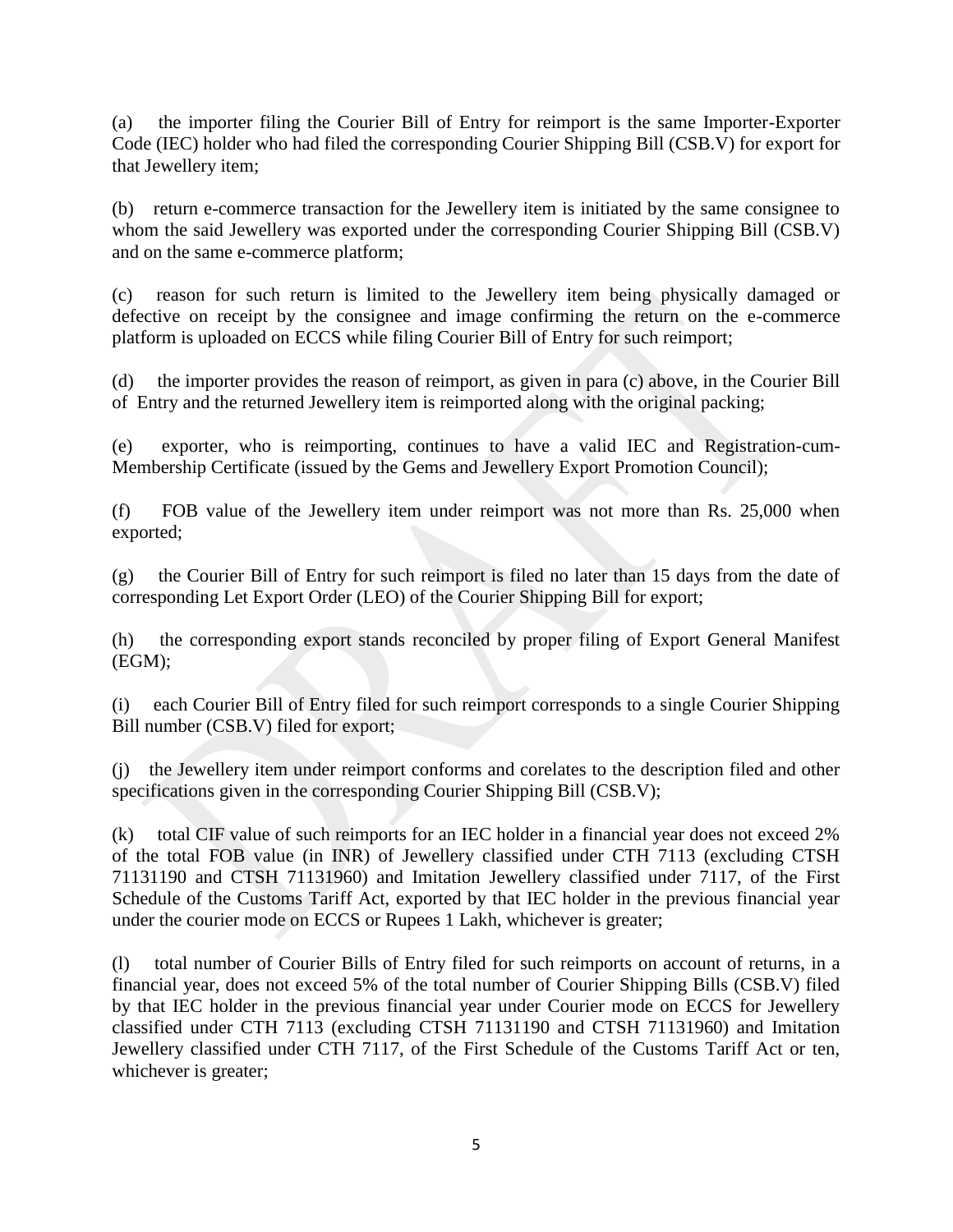(m) notwithstanding paras (k) and (l) above, for the financial year 2022-2023, the total CIF value of such reimport for any IEC holder shall not exceed Rs.50,000 and the total number of Courier Bills of Entry of such reimport shall not exceed five;

(n) any tax benefit arisen at the time of corresponding export is neutralised; and

(o) identity of the Jewellery under reimport is established to be the same as the one exported and it has not been altered or enhanced.

(ii) The monitoring of such reimports of returns including the extent of the value limit, the number of such Courier Bills of Entry for reimport of returns filed and adherence to prescribed timelines, IEC holder wise will be done by the field formations as per CCR instructions and reports that will be made available in ECCS.

(iii) For ease of matching the returned Jewellery item with the exported Jewellery, suitable changes have been made in the ECCS. The form of Courier Bill of Entry has been enabled to capture the details of the corresponding Courier Shipping Bill of export. Further, ECCS will prompt the importer to upload image of "return confirmation page" of the e-commerce platform, which can be compared with the image of 'product listing page' of the same platform uploaded while filing the Courier Shipping Bill. These details and matching will facilitate the identification process.

(iv) Such reimports of returns will undergo 100% examination. Amongst other necessary checks, details mentioned in the corresponding Courier Shipping Bill and supporting documents uploaded on ECCS at the time of export will be matched.

(v) Duty exemption may be claimed on reimport of return in accordance with corresponding exemption notification, e.g. Notification No. 45/2017-Customs.

(vi) Suitable amendments have been made to the Courier Regulations (notification no…dated…) to enable such reimports. Conditions and restrictions accompanying returns have also been notified (notification no…dated...).

# **VI. Provision of infrastructure at an ICT for secure handling and movement of Jewellery consignments:**

In terms of the Handling of Cargo in Customs Area Regulations, 2009, including its subregulations  $5(1)(i)(o)$ ,  $5(1)(ii)$ ,  $6(1)(d)$  and  $6(1)(e)$ , to facilitate, the Custodian shall provide the following infrastructure at the ICT to ensure secure handling, movement and storage of Jewellery exports and reimports:

(a) Strong room for safe keeping and separately earmarked secure area for examination;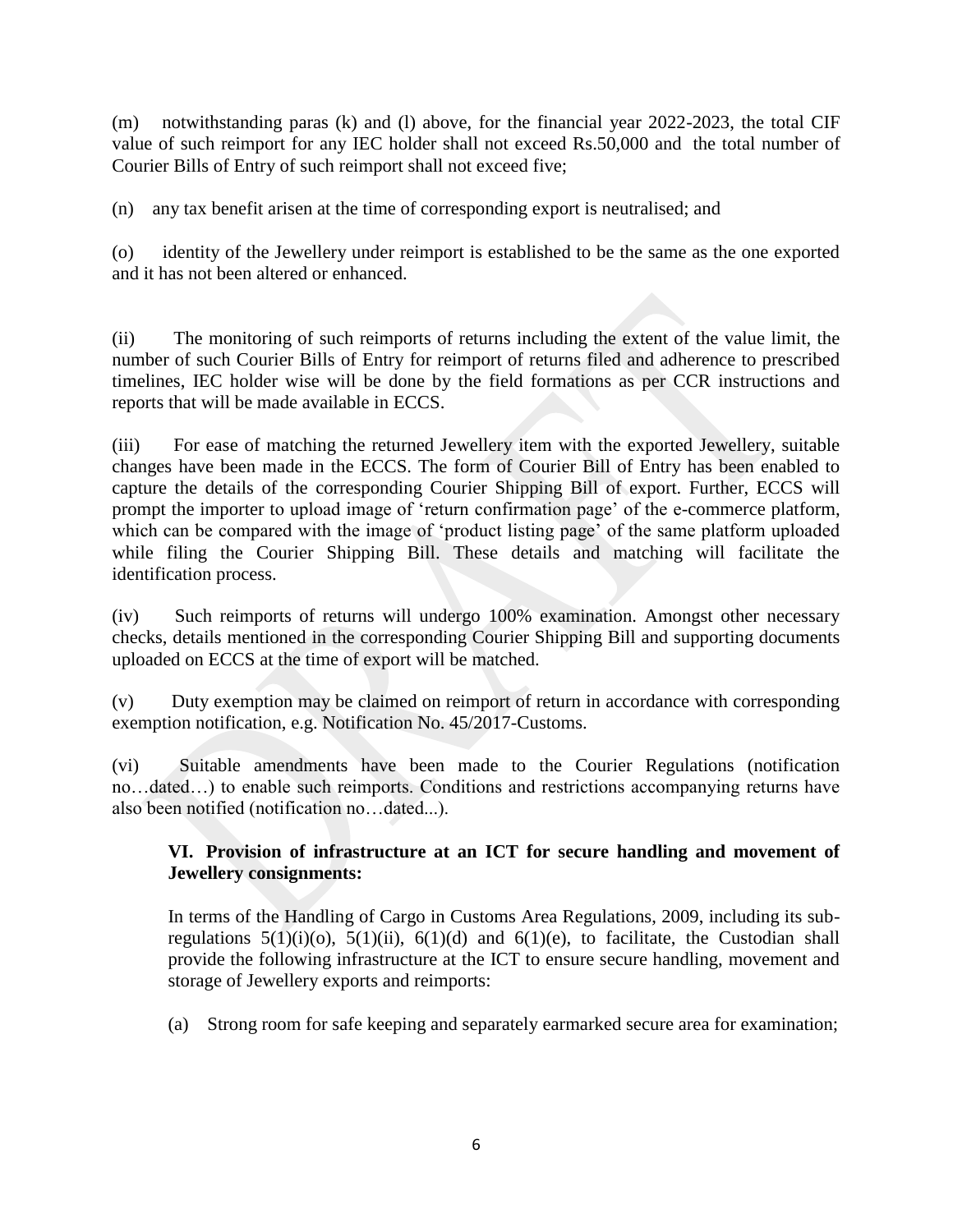(b) Appropriate equipment such as carat meter, lenses, weighing scale, microscope, bulbs and other such equipment as maybe required for aiding the examination and assessment; and

(c) CCTV cameras covering the secure areas, strong rooms and other areas utilised for the movement and handling of the Jewellery consignments.

## **VII. Provision of enabling environment by Customs Field Formations:**

While the field formations shall ensure appropriate compliance with the extant law, regulations, circulars and instructions, it should be done keeping in view their role as facilitators in the export process. Wherever necessary, suitable empaneling of expert valuers should be made. Necessary training, when required, should be arranged to be imparted to the Customs officers and their adequate deployment ensured. Issues arising in the implementation are to be addressed expeditiously by the Commissioner of Customs. The further Standing Orders and Public Notices by field formations should provide an effective enabling environment at the respective locations for such exports. Chief Commissioner are requested to closely oversee and ensure smooth implementation.

 $($ 

Deputy Secretary to the Government of India

\*\*\*\*\*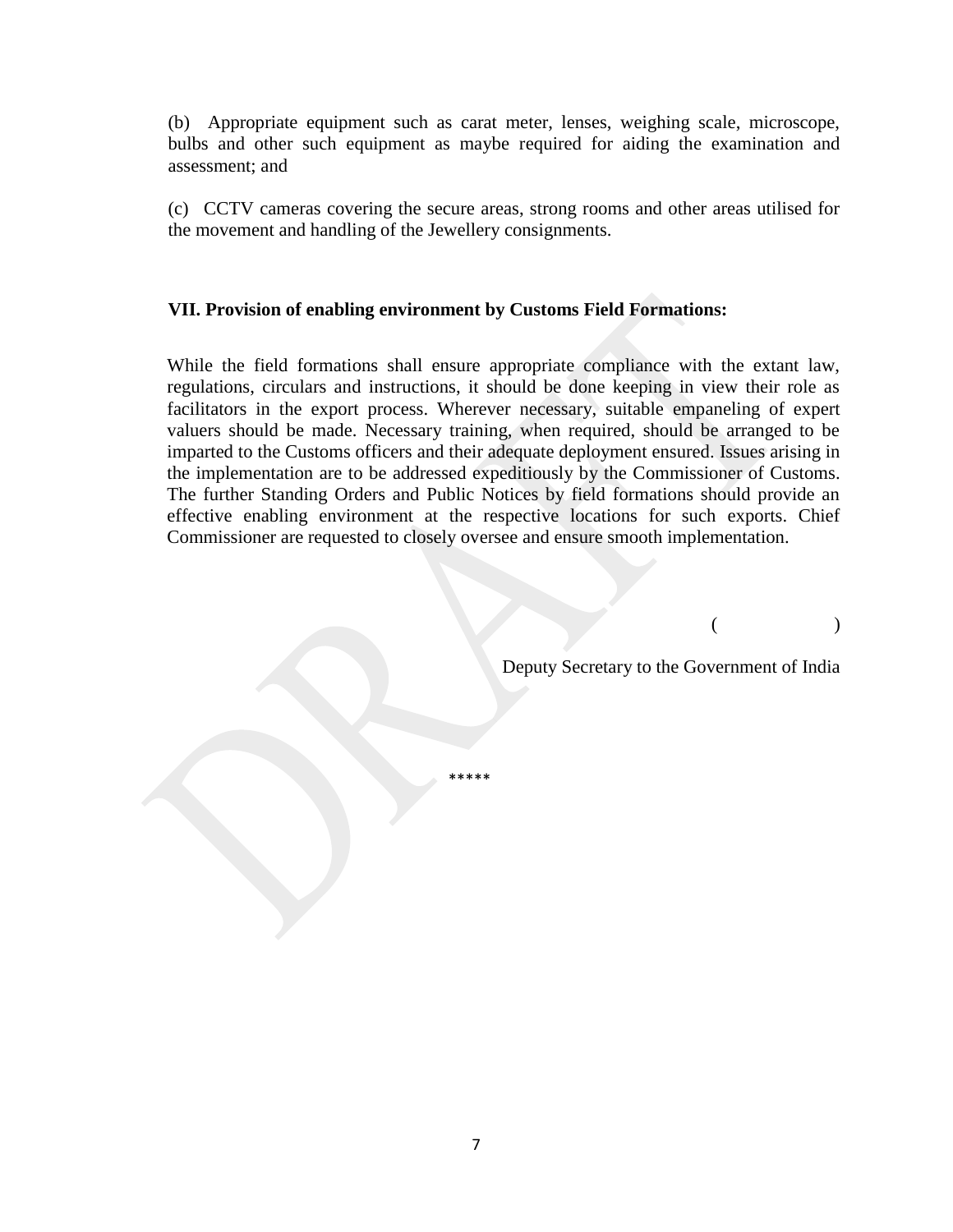#### [TO BE PUBLISHED IN THE GAZETTE OF INDIA, EXTRAORDINARY, PART II, SECTION 3, SUB-SECTION(i)]

### GOVERNMENT OF INDIA MINISTRY OF FINANCE DEPARTMENT OF REVENUE (CENTRAL BOARD OF INDIRECT TAXES AND CUSTOMS) \*\*\*\*\*

[Draft] Notification No. /2022-Customs (N.T.)

New Delhi, the June 2022

G.S.R…. (E)…. In exercise of the powers conferred by section 157 read with section 84 of the Customs Act, 1962 (52 of 1962), the Central Board of Indirect Taxes and Customs hereby makes the following regulations to amend the Courier Imports and Exports (Electronic Declaration and Processing) Regulations, 2010, namely: -

**1**. Short title and commencement. - (1) These regulations may be called the Courier Imports and Exports (Electronic Declaration and Processing) Amendment Regulations, 2022.

- (2) They shall come into force on the date of their publication in the Official Gazette.
- **2.** In the Courier Imports and Exports (Electronic Declaration and Processing) Regulations, 2010,-
- (1) after clause (a) of sub-regulation (2) of regulation 2, the following proviso shall be inserted, namely: -

"Provided that these regulations shall apply to reimport of, -

(i) jewellery made of precious metals, whether or not studded or set with precious and semi-precious stones, and (ii) imitation jewellery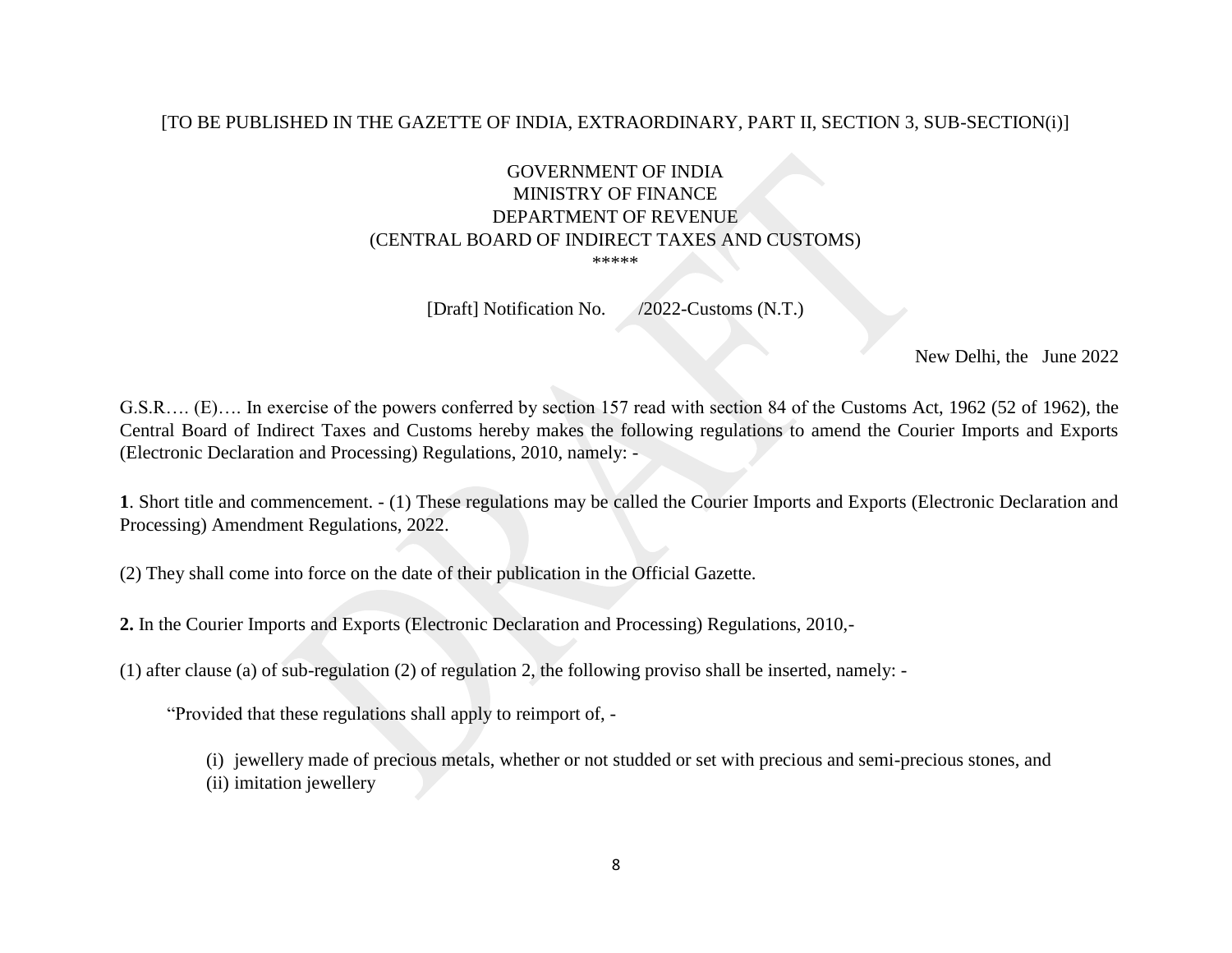sold on and exported by an exporter through the courier mode via an e-commerce platform and returned via the same platform, through the same mode, in the manner, to the extent and subject to conditions and restrictions, as the Board may prescribe in a notification."

(2) after clause (d) of sub-regulation (1) of regulation 3, the following clause shall be inserted, namely: -

"(da) "e-commerce" means buying and selling of goods through the internet on an e-commerce platform, the payment for which shall be done through international credit or debit cards and as specified by the Reserve Bank of India from time to time;"

(3) In "Form HA" after table B following shall be inserted, namely: -

# "B.1

|              |                   | If answer to column 12 in Table B is yes                                               |                  |
|--------------|-------------------|----------------------------------------------------------------------------------------|------------------|
| the Website) | commerce Operator | (i) URL (Name of $(ii)$ Name of E- $(iii)$ Payment transaction $(x)$ Order No.<br>l ID | (xi) Order Date" |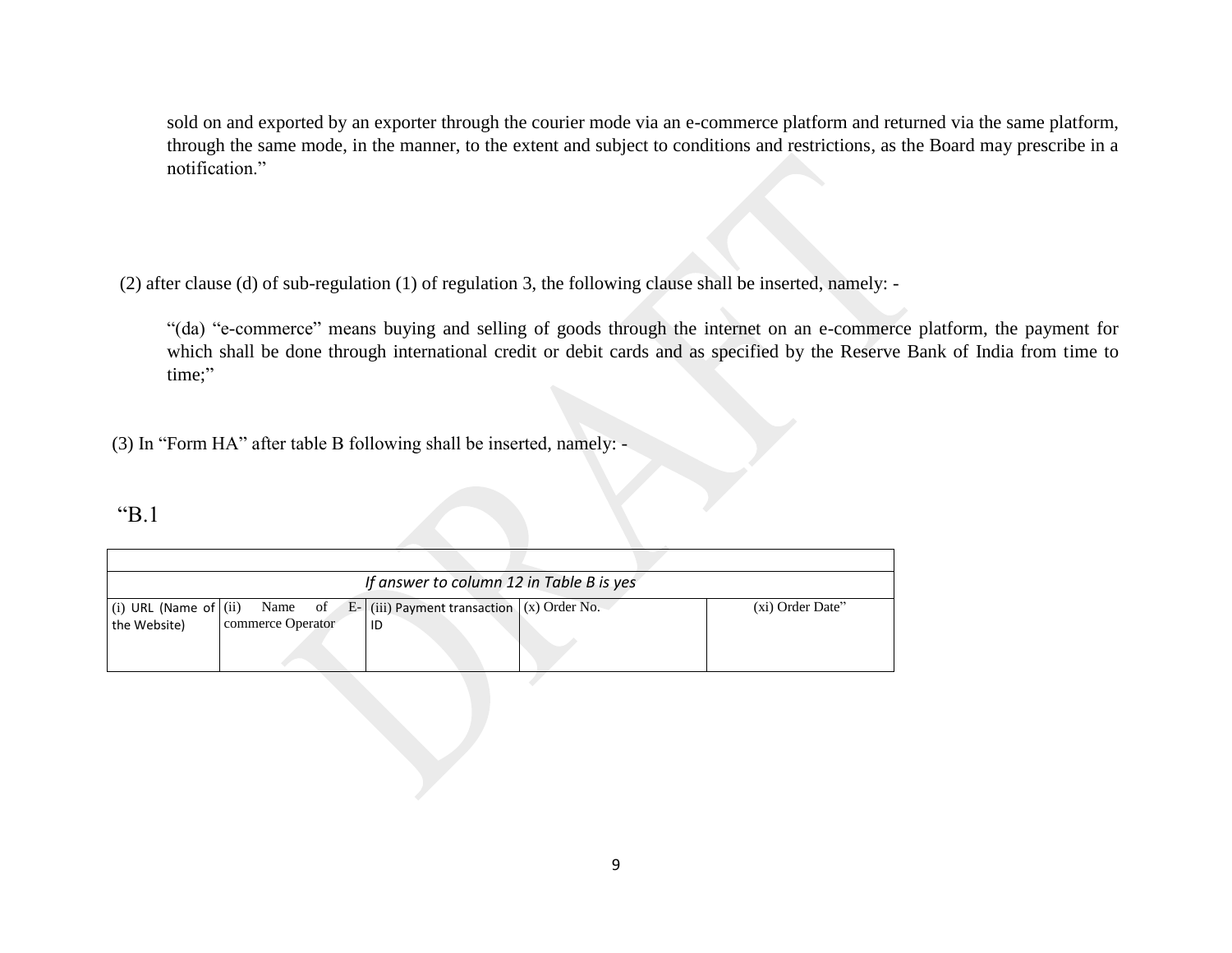(4) In "Form HA" after table C following shall be inserted, namely: -

 $\lq\lq$  D

| (A)                                                                                           |                                          | (B)                                                             |                                                                                   |
|-----------------------------------------------------------------------------------------------|------------------------------------------|-----------------------------------------------------------------|-----------------------------------------------------------------------------------|
| Whether export consignment<br>contains jewellery falling under<br>$CTH$ 7117 or 7113 (Yes/No) |                                          | If yes, Item-wise specification corresponding to Column $(1)$ : |                                                                                   |
| $\left( 1\right)$                                                                             |                                          | (B.1) General Specifications                                    |                                                                                   |
|                                                                                               |                                          | (2)                                                             |                                                                                   |
|                                                                                               | (i) Item S.No. (as per Table B Column 9) | (ii) SKU No.                                                    | (iii) Type of Jewellery                                                           |
|                                                                                               |                                          |                                                                 | (a) Gold<br>(b) Silver<br>(c)Artificial Jewellery<br>(d) Any other precious metal |
|                                                                                               |                                          |                                                                 |                                                                                   |

|                                    |                                 |                         |                         |                                      |                                          |                                   |                                        | <i>If,</i> $(B.1)(iii)(a)$                    |                                                   |                       |                         |                         |                                                             |                          |
|------------------------------------|---------------------------------|-------------------------|-------------------------|--------------------------------------|------------------------------------------|-----------------------------------|----------------------------------------|-----------------------------------------------|---------------------------------------------------|-----------------------|-------------------------|-------------------------|-------------------------------------------------------------|--------------------------|
| (B.1)                              | (B.1)(iii)                      | (B.1)(iii)              | (B.1)                   | (B.1)(iii)(a.5)                      | (B.1)(iii)                               | (B.1)                             |                                        | $(B.1)(iii)(a.7.1)$ If diamond                |                                                   |                       |                         |                         | $(B.1)(iii)(a.7.2)$ If other precious or semiprecious stone |                          |
| (iii)<br>a.1)                      | (a.2)                           | )(a.3)                  | (iii)<br>(a.4)          | Dimensions (as                       | a.6                                      | iii)(a.<br>6.1                    | (B.1)/iii<br>(a.7.1)                   | (B.1)(iii)<br>(a.7.1)                         | (B.1)(iii)(a.<br>7.1)(c)                          | (B.1)<br>(iii)        | (B.1)(i)<br>ii)(a.7.    | (B.1)(iii)<br>a.7.2)(a) | (B.1)<br>(iii)(a.7.2)(b)                                    | $(B.1)$ (iii)(a.7.2) (c) |
| Purit<br>y(Car<br>at)              | Hallmar<br>k<br>certifica<br>te | Gross<br>Wt. (in<br>gm) | Net<br>Wt.<br>(in<br>gm | applicable)<br>(a)<br>Ht. (in<br>mm) | Whether<br>studded<br>or set<br>precious | f <br>yes,<br>(a)                 | (a)<br>Cut                             | b)<br>Color                                   | Clarity<br>[from                                  | a.7.1<br>)(d)<br>Cara | 1(e)<br>No. of<br>Stone | Name of<br>the stone    | <b>Whether Natural</b><br>or Synthetic                      | Country of origin        |
| [from<br>drop<br>down<br>$(i)$ les | (Upload)<br>if any)             | [Free<br>text           | [Free<br>text           | (b)<br>Circumf<br>erence<br>(in mm)  | /semi-<br>precious<br>stones<br>(Yes/No) | Diam<br>ond<br>or<br>(b)<br>other | [from<br>drop<br>down<br>marqui<br>se, | [from<br>drop<br>down<br>D, E, F,<br>G, H, I, | drop<br>down<br>F, IF, VVS1,<br><b>VVS2, VS1,</b> | [Fre<br>e<br>text]    | S<br>[Free<br>text      | [Free text]             | [drop down]                                                 | [Free text]              |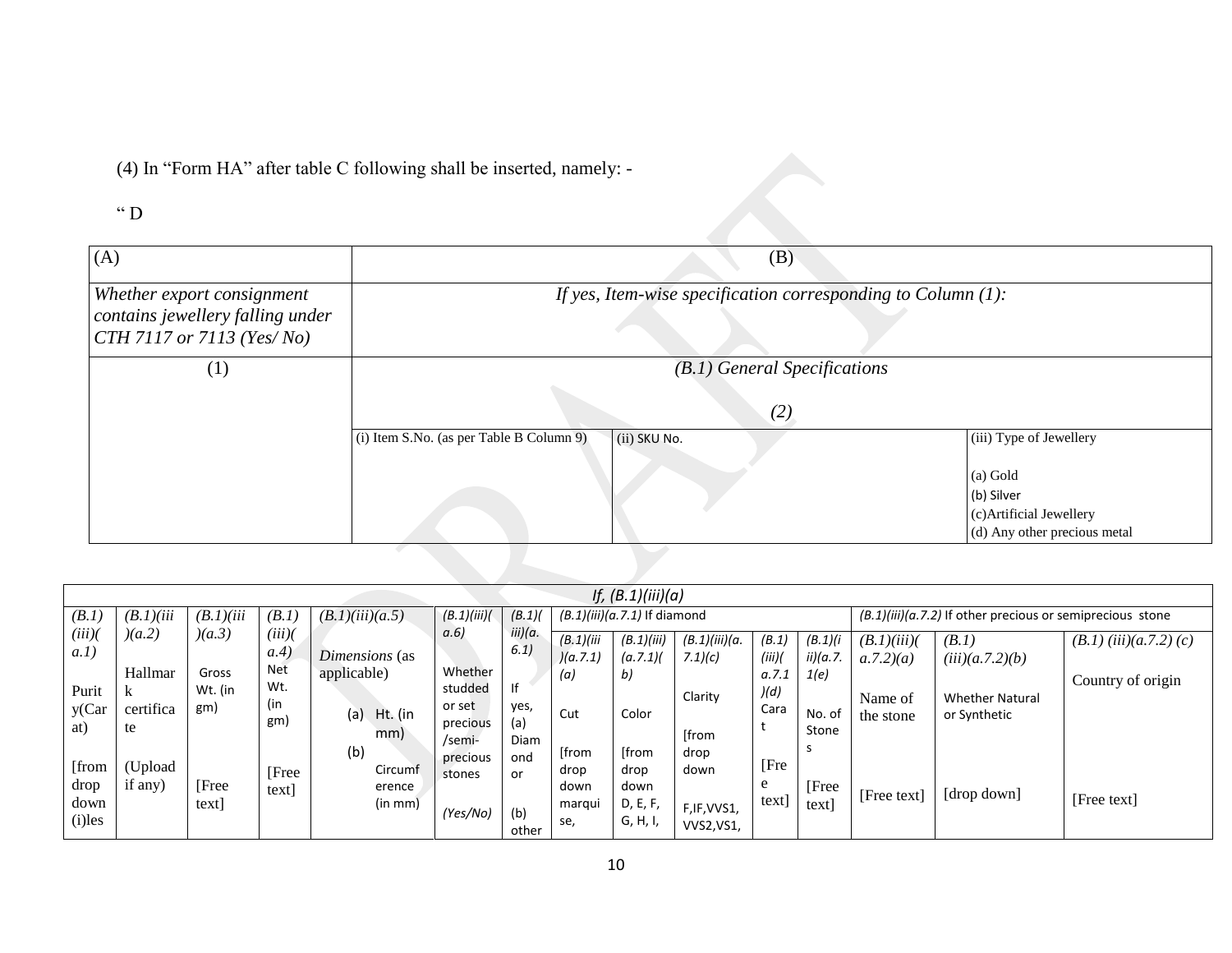| S                    |  | (c) Other   | preci | princes  | J, K, L, | VS2,SI1,SI  |  |  |  |
|----------------------|--|-------------|-------|----------|----------|-------------|--|--|--|
| than                 |  |             | ous   | s, pear, | M, N,    | 2,11,12,13, |  |  |  |
| 6(                   |  | [Free text] | or    | oval,    | O, P, Q, | any other   |  |  |  |
| free                 |  |             | semi- | heart,   | R, S, T, | (free       |  |  |  |
| text)                |  |             | preci | emeral   | U, V,    | text)]      |  |  |  |
| $\overline{ii}$ ) 6- |  |             | ous   | d, any   | W, X, Y, |             |  |  |  |
| 24]                  |  |             | stone | other    | Z, any   |             |  |  |  |
|                      |  |             |       | (free    | other    |             |  |  |  |
|                      |  |             | [drop | text)]   | (free    |             |  |  |  |
|                      |  |             | dow   |          | text)]   |             |  |  |  |
|                      |  |             | n]    |          |          |             |  |  |  |
|                      |  |             |       |          |          |             |  |  |  |
|                      |  |             |       |          |          |             |  |  |  |

| $(B.1)$ (iii) $(a.7.2)$ (b) If Natural |                          |                               |                         | $(B.1)$ (iii) $(a.7.2)$ (b) if Synthetic |                              |                               |                              |  |  |  |  |
|----------------------------------------|--------------------------|-------------------------------|-------------------------|------------------------------------------|------------------------------|-------------------------------|------------------------------|--|--|--|--|
| (B.1)(iii)(a.7.2)(b)                   | (B.1)(iii)(a.7.2)(b)(ii) | (B.1)(iii)(a.7.2)(b)<br>(iii) | (B.1)(iii)(a.7.2)(b)(i) | (B.1)(iii)(a.7.2)(b)<br>(i)              | (B.1)(iii)(a.7.2)(b)<br>(ii) | (B.1)(iii)(a.7.2)(b)<br>(iii) | (B.1)(iii)(a.7.2)(b)<br>(iv) |  |  |  |  |
| Cut                                    | Color                    | Clarity                       | No. of Stones           | Cut                                      | Color                        | Clarity                       | No. of Stones                |  |  |  |  |
| [Free text]                            | [Free text]              | [Free text]                   | [Free text]             | [Free text]                              | [Free text]                  | [Free text]                   | [Free text]                  |  |  |  |  |

|                   | If, $(B.1)(iii)(b)$  |                    |                       |                              |                    |                        |                                |                        |                         |                      |                         |                          |                                                           |
|-------------------|----------------------|--------------------|-----------------------|------------------------------|--------------------|------------------------|--------------------------------|------------------------|-------------------------|----------------------|-------------------------|--------------------------|-----------------------------------------------------------|
| (B.1)(iii)        | (B.1)(iii)(b.2)      | (B.1)(iii)         | (B.1)(iii)(b.4)       | (B.1)(iii)                   | (B.1)              |                        | $(B.1)(iii)(b.6.1)$ If diamond |                        |                         |                      |                         |                          | (B.1)(iii)(b.6.2) If other precious or semiprecious stone |
| b.1)              |                      | (b.3)              | Dimensions (as        | b.5)                         | iii)(b.<br>6,      | (B.1)(iii)<br>)(b.6.1) | (B.1)(iii)<br>(b.6.1/b)        | (B.1)(iii)<br>)(b.6.1) | (B.1)(iii)<br>(b.6.1/d) | (B.1)(i)<br>ii)(a.6. | (B.1)(iii)<br>b.6.2)(a) | (B.1)<br>(iii)(b.6.2)(b) | $(B.1)$ (iii)(b.6.2)(c)                                   |
| Percenta<br>ge of | Gross Wt. (in<br>gm) | Net Wt.<br>(in gm) | applicable)           | Whether<br>studded<br>or set | lf<br>yes,         | (a)                    |                                |                        |                         | 1(e)                 | Name of                 |                          | Country of Origin                                         |
| Silver<br>content |                      |                    | (a)<br>Ht. (in<br>mm) | with<br>precious             | (a)<br><b>Diam</b> | Cut                    | Color                          | Clarity                | Carat                   | No. of<br>Stone      | the stone               | Whether<br>Natural or    |                                                           |
| [Free             | [Free text]          | [Free              | (b)<br>Circumf        | /semi-<br>precious           | ond<br>or          | [from<br>drop          | [from<br>drop                  | [from<br>drop          | [Free]<br>text          |                      |                         | Synthetic                |                                                           |
| Text]             |                      | text               | erence<br>(in mm)     |                              |                    | down<br>marqui         | down<br>D, E, F,               | down                   |                         | [Free<br>text]       | [Free text]             | [drop down]              | [Free text]                                               |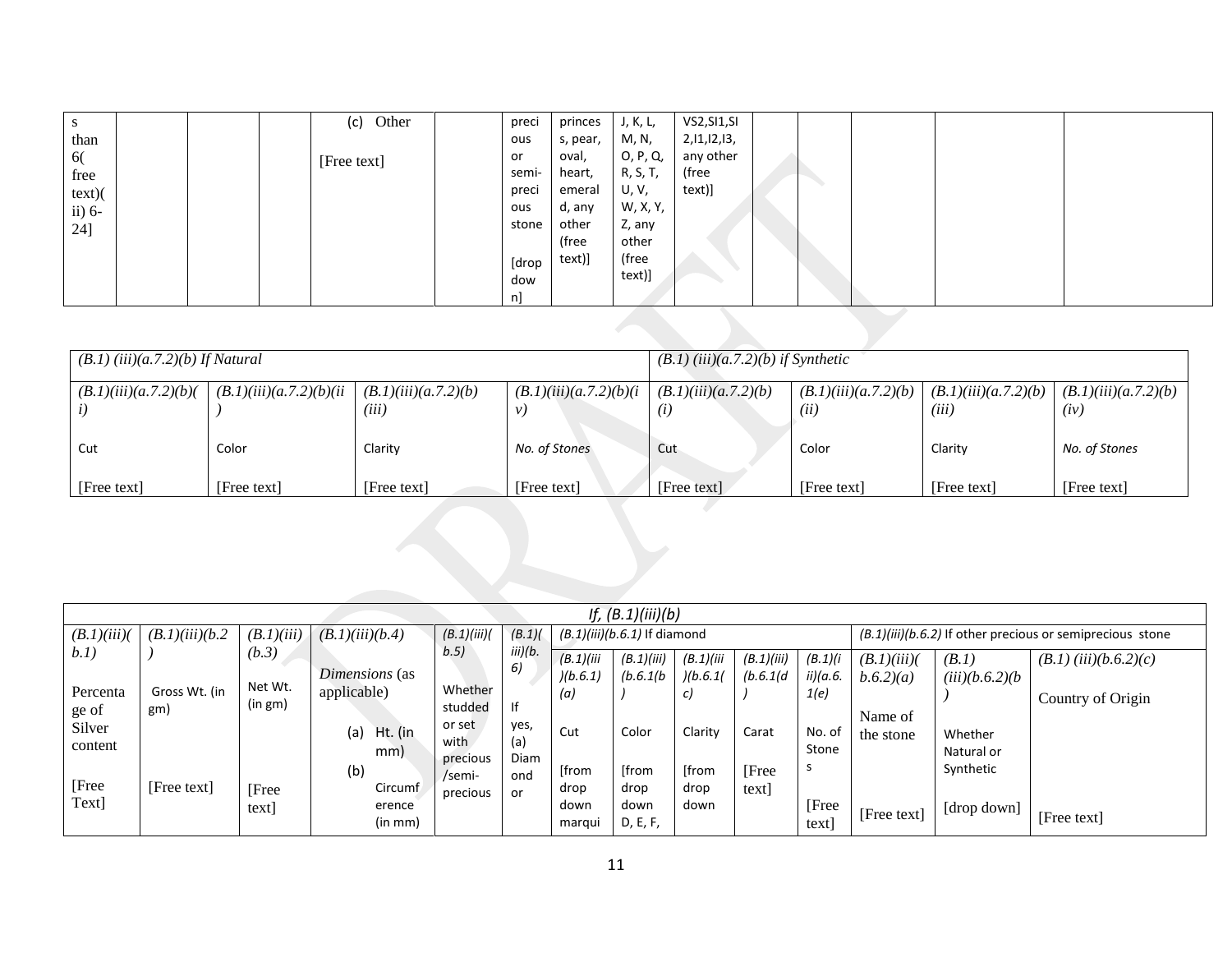|  |              | stones   | (b)   | se,      | G, H, I, | F,IF,VV     |  |  |  |
|--|--------------|----------|-------|----------|----------|-------------|--|--|--|
|  | Other<br>(c) |          | other | princes  | J, K, L, | S1,         |  |  |  |
|  |              | (Yes/No) | preci | s, pear, | M, N,    | VVS2,V      |  |  |  |
|  | [Free text]  |          | ous   | oval,    | 0, P, Q, | S1, VS2,    |  |  |  |
|  |              |          | or    | heart,   | R, S, T, | SI1, SI2,   |  |  |  |
|  |              |          | semi- | emeral   | U, V,    | 11, 12, 13, |  |  |  |
|  |              |          | preci | d, any   | W, X, Y, | any         |  |  |  |
|  |              |          | ous   | other    | Z, any   | other       |  |  |  |
|  |              |          | stone | (free    | other    | (free       |  |  |  |
|  |              |          |       | text)]   | (free    | text)]      |  |  |  |
|  |              |          | [drop |          | text)]   |             |  |  |  |
|  |              |          | dow   |          |          |             |  |  |  |
|  |              |          | n]    |          |          |             |  |  |  |
|  |              |          |       |          |          |             |  |  |  |
|  |              |          |       |          |          |             |  |  |  |
|  |              |          |       |          |          |             |  |  |  |

| $(B.1)$ (iii) $(b.6.2(b)$ If Natural           |                          |                               |                          | $(B.1)$ (iii)(b.6.2(b) if Synthetic |                              |                               |                          |  |  |  |  |
|------------------------------------------------|--------------------------|-------------------------------|--------------------------|-------------------------------------|------------------------------|-------------------------------|--------------------------|--|--|--|--|
| (B.1)(iii)(b.6.2(b))<br>$\left( \iota \right)$ | (B.1)(iii)(b.6.2(b)(ii)) | (B.1)(iii)(b.6.2(b))<br>(iii) | (B.1)(iii)(b.6.2(b)(iv)) | (B.1)(iii)(b.6.2(b))<br>(i)         | (B.1)(iii)(b.6.2(b))<br>(ii) | (B.1)(iii)(b.6.2(b))<br>(iii) | (B.1)(iii)(b.6.2(b)(iv)) |  |  |  |  |
| Cut                                            | Color                    | Clarity                       | No. of Stones            | Cut                                 | Color                        | Clarity                       | No. of Stones            |  |  |  |  |
| [Free text]                                    | [Free text]              | [Free text]                   | [Free text]              | [Free text]                         | [Free text]                  | [Free text]                   | [Free text]              |  |  |  |  |

|                |                      |                  |                   |                               |                    |                 |                 | <i>If,</i> $(B.1)(iii)(d)$     |                             |                               |                   |                      |                                    |                                                              |
|----------------|----------------------|------------------|-------------------|-------------------------------|--------------------|-----------------|-----------------|--------------------------------|-----------------------------|-------------------------------|-------------------|----------------------|------------------------------------|--------------------------------------------------------------|
| (B.1)          | (B.1)(iii)           | (B.1)(iii)       | (B.1)             | (B.1)(iii)(d.5)               | (B.1)(iii)         | $(B.1)$ (       |                 | $(B.1)(iii)(d.6.1)$ If diamond |                             |                               |                   |                      |                                    | $(B.1)(iii)/d.6.2$ ) If other precious or semiprecious stone |
| (iii)<br>d.1)  | )(d.2)               | )(d.3)           | (iii)<br>d.4)     |                               | d.6                | iii)(d.<br>6.1) | (B.1)(iii)      | (B.1)(iii)                     | (B.1)(iii)                  | (B.1)(iii)                    | (B.1)(i)          | (B.1)(iii)           | (B.1)                              | $(B.1)$ (iii)(d.6.2)(c)                                      |
| Purit          | Name of<br>Certifica | Gross<br>Wt. (in | <b>Net</b><br>Wt. | Dimensions (as<br>applicable) | Whether<br>studded | lf              | )(d.6.1)<br>(a) | (d.6.1)<br>b)                  | )(d.6.1)<br>(c)             | (d.6.1)<br>$\left( d \right)$ | ii)(d.6.<br>1)(e) | d.6.2(a)             | $(iii)(d.6)$ .<br>2)(b)<br>Whether |                                                              |
|                | te (if<br>any)       | gm)              | (in<br>gm)        | (a)<br>Ht. (in<br>mm)         | or set<br>with     | yes,<br>(a)     | Cut             | Color                          | Clarity                     | Carat                         | No. of<br>Stone   | Name of<br>the stone | Natural<br>or                      | Country of Origin                                            |
| [Free<br>text] | [Free                | [Free<br>text]   |                   | (b)<br>Circumf                | precious<br>/semi- | Diam<br>ond     | [from<br>drop   | [from<br>drop                  | [from<br>drop               | <b>[Free</b><br>text          | ь                 |                      | Synthetic                          |                                                              |
|                | text]                |                  | [Free<br>text     | erence<br>(in mm)             | precious<br>stones | or              | down<br>marqui  | down<br>D, E, F,               | down                        |                               | [Free<br>text]    | [Free text]          | [drop]<br>down                     | [Free text]                                                  |
|                |                      |                  |                   |                               | (Yes/No)           | (b)<br>other    | se,<br>princes  | G, H, I,<br>J, K, L,           | F, IF, VV<br>S <sub>1</sub> |                               |                   |                      |                                    |                                                              |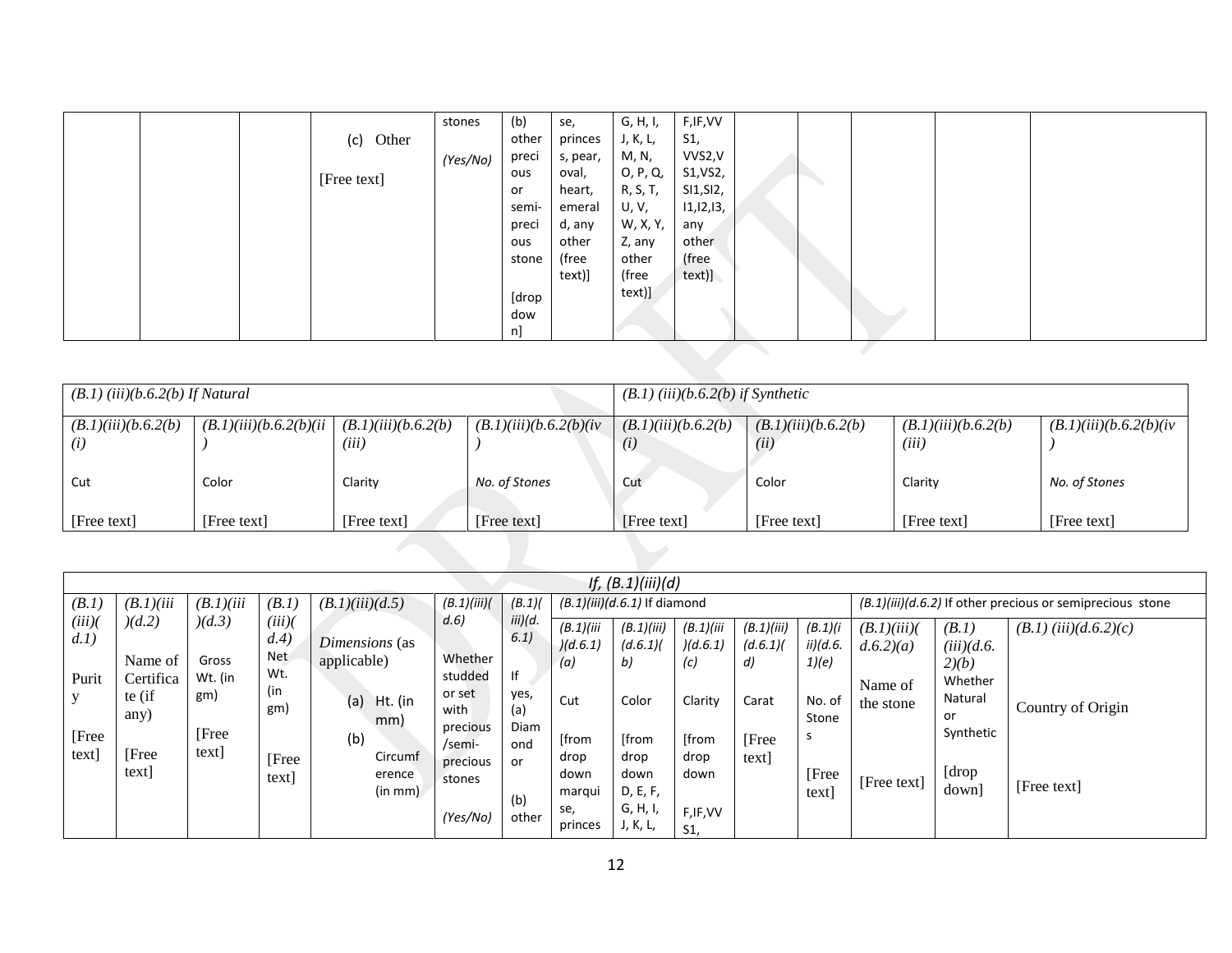|  |  | Other<br>(c) | preci | s, pear, | M, N,    | VVS2,V      |  |  |  |
|--|--|--------------|-------|----------|----------|-------------|--|--|--|
|  |  |              | ous   | oval,    | 0, P, Q, | S1, VS2,    |  |  |  |
|  |  | [free text]  | or    | heart,   | R, S, T, | SI1, SI2,   |  |  |  |
|  |  |              | semi- | emeral   | U, V,    | 11, 12, 13, |  |  |  |
|  |  |              | preci | d, any   | W, X, Y, | any         |  |  |  |
|  |  |              | ous   | other    | Z, any   | other       |  |  |  |
|  |  |              | stone | (free    | other    | (free       |  |  |  |
|  |  |              |       | text)]   | (free    | text)]      |  |  |  |
|  |  |              | [drop |          | text)]   |             |  |  |  |
|  |  |              | dow   |          |          |             |  |  |  |
|  |  |              | n]    |          |          |             |  |  |  |
|  |  |              |       |          |          |             |  |  |  |
|  |  |              |       |          |          |             |  |  |  |

| $(B.1)$ (iii) $(d.6)$ (b) If Natural |                      |                               |                          | $(B.1)$ (iii)(d.6.2(b) if Synthetic |                              |                               |                                  |  |  |  |  |
|--------------------------------------|----------------------|-------------------------------|--------------------------|-------------------------------------|------------------------------|-------------------------------|----------------------------------|--|--|--|--|
| (B.1)(iii)(d.6.2(b))                 | (B.1)(iii)(d.6.2(b)) | (B.1)(iii)(d.6.2(b))<br>(iii) | (B.1)(iii)(d.6.2(b)(iv)) | (B.1)(iii)(d.6.2(b))<br>(i)         | (B.1)(iii)(d.6.2(b))<br>(ii) | (B.1)(iii)(d.6.2(b))<br>(iii) | (B.1)(iii)(d.6.2(b)(i))<br>$\nu$ |  |  |  |  |
| Cut                                  | Color                | Clarity                       | No. of Stones            | Cut                                 | Color                        | Clarity                       | No. of Stones                    |  |  |  |  |
| [Free text]                          | [Free text]          | [Free text]                   | [Free text]              | [Free text]                         | [Free text]                  | [Free text]                   | [Free text]                      |  |  |  |  |

(5) In "Form D" after details for (XXVII) following shall be inserted, namely: -

"(XXVIII)

| (A)                                                                                                                       | (B)                                                             |
|---------------------------------------------------------------------------------------------------------------------------|-----------------------------------------------------------------|
| Whether it is a E-Commerce<br>reimport consignment<br>containing jewellery falling<br>under CTH 7117 or 7113 (Yes/<br>No) | If yes, Item-wise specification corresponding to Column $(1)$ : |
|                                                                                                                           |                                                                 |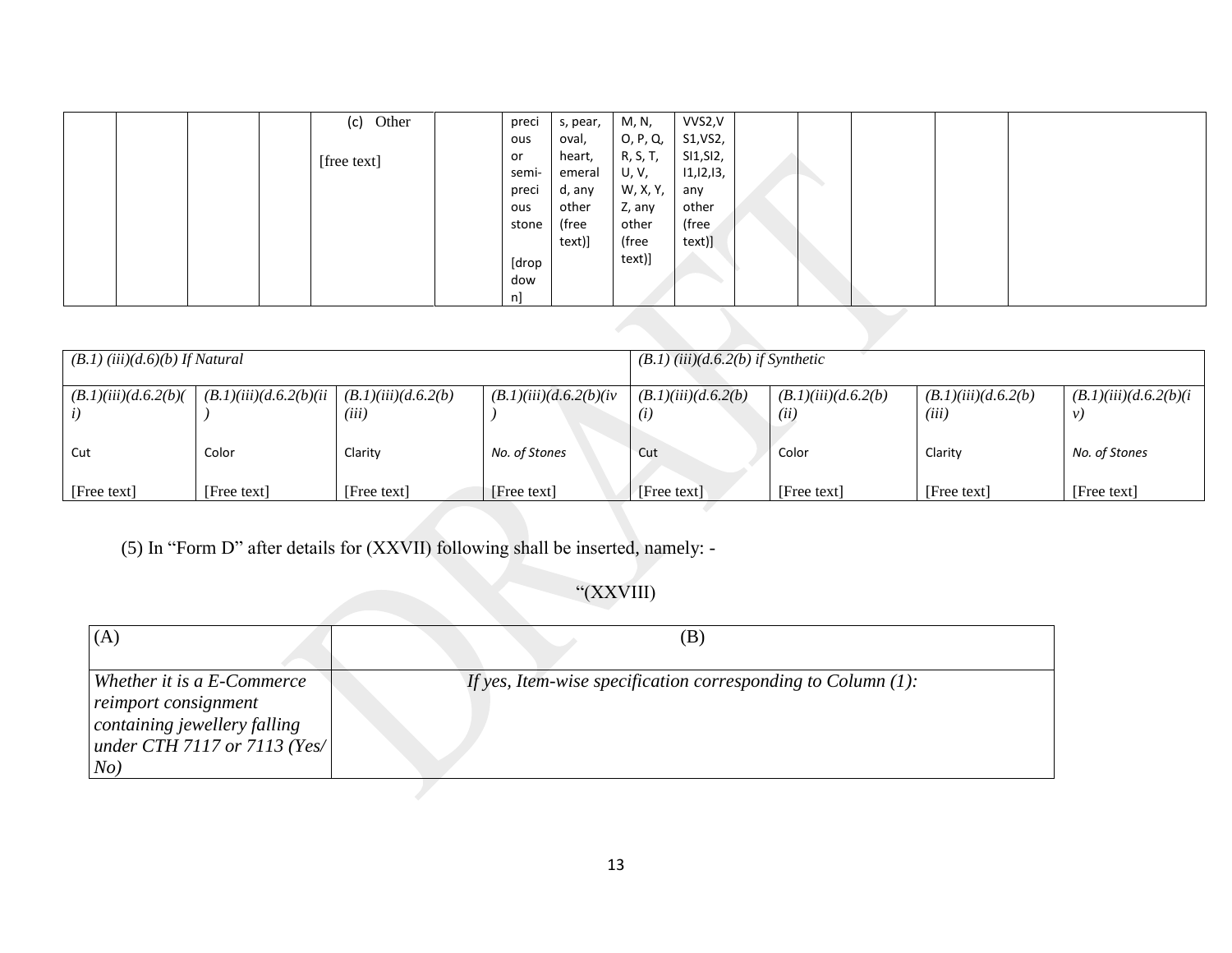| $\left(1\right)$ | $(B.1)$ General Specifications  |              |                                       |  |  |  |  |
|------------------|---------------------------------|--------------|---------------------------------------|--|--|--|--|
|                  |                                 | (2)          |                                       |  |  |  |  |
|                  | $(i)$ Item S.No. [from S.No.19] | (ii) SKU No. | (iii) Type of jewellery               |  |  |  |  |
|                  |                                 |              | (a) Gold                              |  |  |  |  |
|                  |                                 |              | (b) Silver<br>(c)Artificial Jewellery |  |  |  |  |
|                  |                                 |              | (d) Any other precious metal          |  |  |  |  |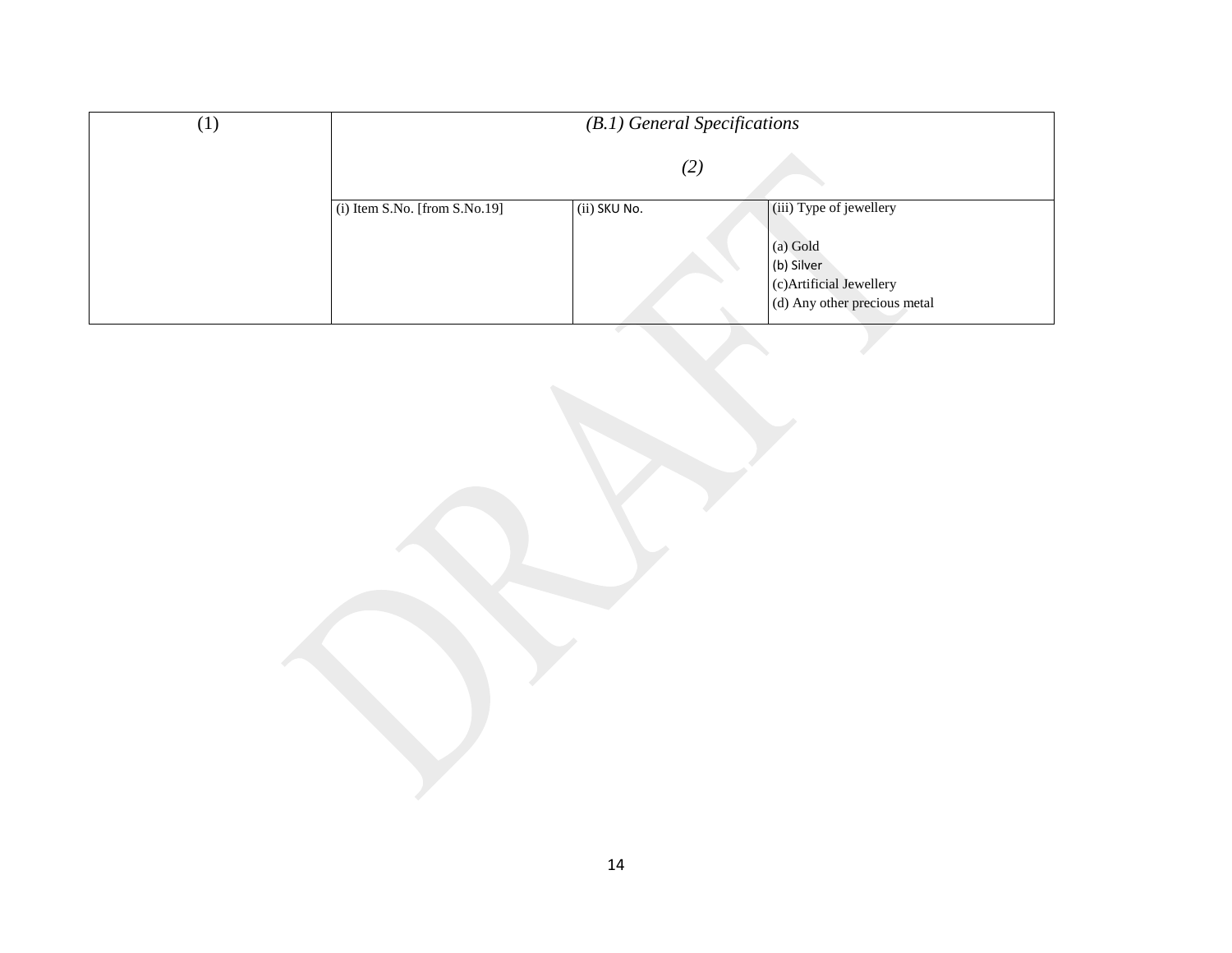|              |                    |                  |             |                   |                    |                   | If, $(B.1)(iii)(a)$            |                      |                        |                   |                                                       |                     |                        |                          |
|--------------|--------------------|------------------|-------------|-------------------|--------------------|-------------------|--------------------------------|----------------------|------------------------|-------------------|-------------------------------------------------------|---------------------|------------------------|--------------------------|
| (B.1)        | (B.1)(iii)         | (B.1)(iii)       | (B.1)       | (B.1)(iii)(a.5)   | (B.1)(iii)         | (B.1)(iii)        | $(B.1)(iii)(a.6.1)$ If diamond |                      |                        |                   | $(B.1)(iii)(a.6.2)$ If other precious or semiprecious |                     |                        |                          |
| (iii)        | )(a.2)             | )(a.3)           | (iii)       |                   | a.6)               | a.6.1)            | (B.1)(iii)                     |                      |                        |                   |                                                       | stone<br>(B.1)(iii) | (B.1)                  |                          |
| a.1)         |                    |                  | a.4)<br>Net | Dimensions (as    | Whether            | If yes,           | )(a.6.1)                       | (B.1)(ii)<br>i)(a.6. | (B.1)(iii)<br>(a.6.1(c | (B.1)<br>(iii)(a) | (B.1)(iii)<br>(a.6.1(e                                | (a.6.2(a)           | (iii)(a.6.2(b))        | (B.1)<br>(iii)(a.6.2(c)) |
| Purit        | Hallmar<br>k       | Gross<br>Wt. (in | Wt.         | applicable)       | studded            | (a)               | a)                             | 1(b)                 |                        | .6.1(             |                                                       |                     |                        |                          |
| y(Ka         | certifica          | gm)              | (in         | (a)<br>Ht. (in    | or set in          | Diamon            |                                |                      |                        | d)                |                                                       | Name of             | <b>Whether Natural</b> | Country Of               |
| rat)         | te (if             |                  | gm)         | mm)               | precious           | $d$ or $(b)$      | Cut                            | Color                | Clarity                | Carat             | No. of                                                | the stone           | or Synthetic           | Origin                   |
|              | any)               |                  |             | (b)               | /semi-<br>precious | other<br>precious |                                |                      |                        |                   | <b>Stones</b>                                         |                     |                        |                          |
| [from        |                    |                  |             | Circumf           | stones             | or semi-          | [from<br>drop                  | [from<br>drop        | [from]<br>drop         |                   |                                                       |                     |                        |                          |
| drop<br>down | (Upload<br>if any) | [Free<br>text]   | [Free       | erence<br>(in mm) |                    | precious          | down                           | down                 | down                   | [Fre              |                                                       | [Free               | [drop down]            | [Free text]              |
| $(i)$ les    |                    |                  | text]       |                   | (Yes/No)           | stone             | marqui                         | D, E, F,             |                        | e                 | [Free                                                 | text]               |                        |                          |
| S            |                    |                  |             | Other<br>(c)      |                    |                   | se,<br>princes                 | G, H, I,<br>J, K, L, | F, IF, VVS             | text]             | text]                                                 |                     |                        |                          |
| than         |                    |                  |             |                   |                    |                   | s, pear,                       | M, N,                | 1,<br>VVS2,V           |                   |                                                       |                     |                        |                          |
| 6(<br>free   |                    |                  |             | [Free text]       |                    | [drop             | oval,                          | O, P,                | S1, VS2,               |                   |                                                       |                     |                        |                          |
| text)i       |                    |                  |             |                   |                    | down]             | heart,<br>emeral               | Q, R,<br>S, T, U,    | SI1, SI2, I            |                   |                                                       |                     |                        |                          |
| $i)6-$       |                    |                  |             |                   |                    |                   | d, any                         | V, W,                | 1, 12, 13,<br>any      |                   |                                                       |                     |                        |                          |
| 24]          |                    |                  |             |                   |                    |                   | other                          | X, Y, Z,             | other                  |                   |                                                       |                     |                        |                          |
|              |                    |                  |             |                   |                    |                   | (free<br>text)]                | any<br>other         | (free                  |                   |                                                       |                     |                        |                          |
|              |                    |                  |             |                   |                    |                   |                                | (free                | text)]                 |                   |                                                       |                     |                        |                          |
|              |                    |                  |             |                   |                    |                   |                                | text)]               |                        |                   |                                                       |                     |                        |                          |
|              |                    |                  |             |                   |                    |                   |                                |                      |                        |                   |                                                       |                     |                        |                          |
|              |                    |                  |             |                   |                    |                   |                                |                      |                        |                   |                                                       |                     |                        |                          |
|              |                    |                  |             |                   |                    |                   |                                |                      |                        |                   |                                                       |                     |                        |                          |
|              |                    |                  |             |                   |                    |                   |                                |                      |                        |                   |                                                       |                     |                        |                          |

| $(B.1)$ (iii) $(a.6.2(b)$ If Natural |                          |                               |                          | $(B.1)$ (iii) $(a.6.2(b)$ if Synthetic |                             |                             |                          |  |  |
|--------------------------------------|--------------------------|-------------------------------|--------------------------|----------------------------------------|-----------------------------|-----------------------------|--------------------------|--|--|
| (B.1)(iii)(a.6.2(b)(i))              | (B.1)(iii)(a.6.2(b)(ii)) | (B.1)(iii)(a.6.2(b))<br>(iii) | (B.1)(iii)(a.6.2(b)(iv)) | (B.1)(iii)(a.6.2(b<br>(i)              | (B.1)(iii)(a.6.2(b<br>(iii) | (B.1)(iii)(a.6.2(b<br>(iii) | (B.1)(iii)(a.6.2(b)(iv)) |  |  |
| Cut                                  | Color                    | Clarity                       | No. of Stones            | Cut                                    | Color                       | Clarity                     | No. of Stones            |  |  |
| [Free text]                          | [Free text]              | [Free text]                   | [Free text]              | [Free text]                            | [Free text]                 | [Free text]                 | [Free text]              |  |  |
|                                      |                          |                               |                          |                                        |                             |                             |                          |  |  |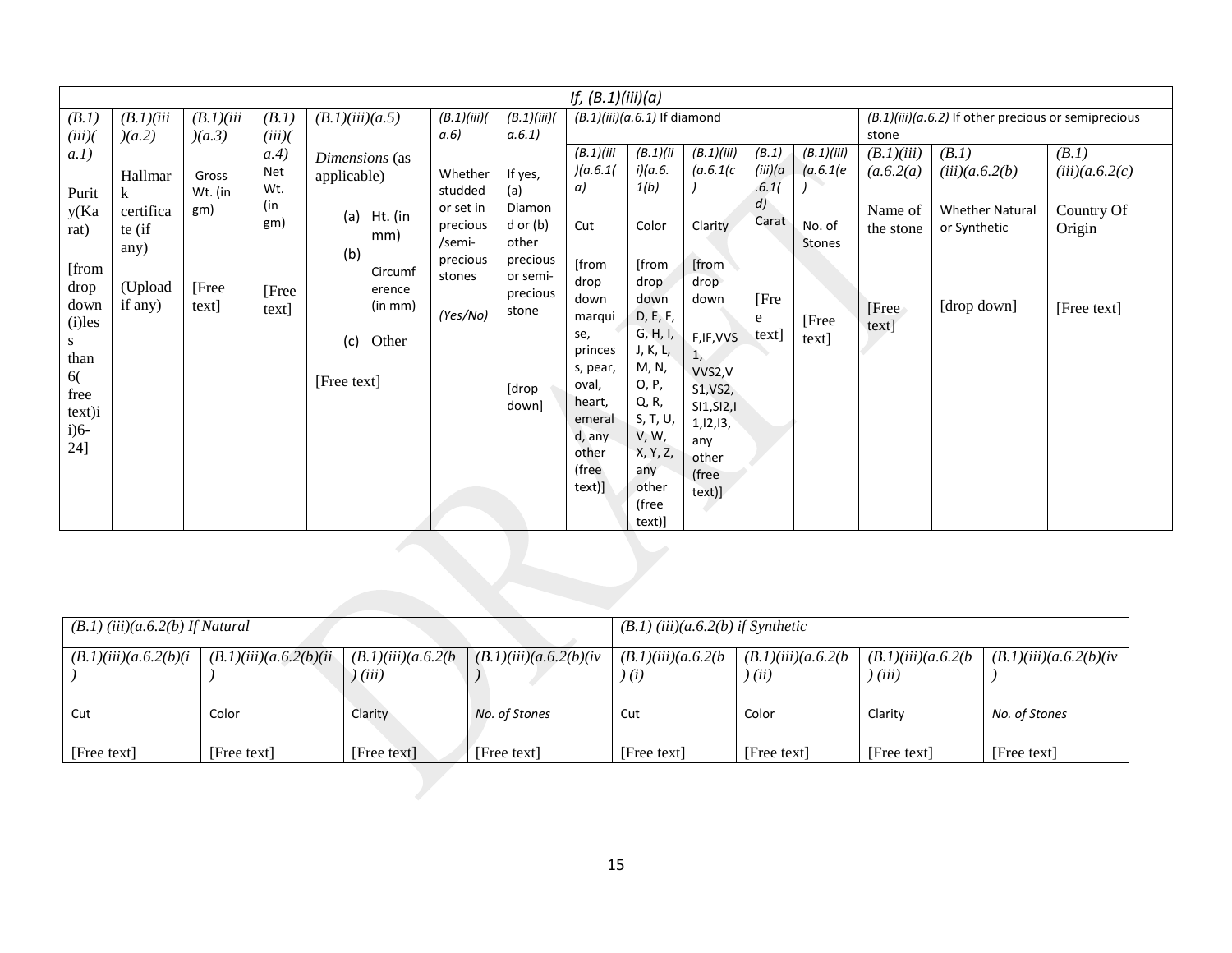|                                                                  |                                    |                                                |                                                                                                                              |                                                                                                 |                                                                                                                                                         |                                                                                                                                                                         | If, $(B.1)(iii)(b)$                                                                                                                                                                       |                                                                                                                                                                 |                                                                   |                                                                         |                                                                        |                                                                              |                                                               |
|------------------------------------------------------------------|------------------------------------|------------------------------------------------|------------------------------------------------------------------------------------------------------------------------------|-------------------------------------------------------------------------------------------------|---------------------------------------------------------------------------------------------------------------------------------------------------------|-------------------------------------------------------------------------------------------------------------------------------------------------------------------------|-------------------------------------------------------------------------------------------------------------------------------------------------------------------------------------------|-----------------------------------------------------------------------------------------------------------------------------------------------------------------|-------------------------------------------------------------------|-------------------------------------------------------------------------|------------------------------------------------------------------------|------------------------------------------------------------------------------|---------------------------------------------------------------|
| (B.1)(iii)                                                       | (B.1)(iii)(b.2)                    | (B.1)(iii)                                     | (B.1)(iii)(b.4)                                                                                                              | (B.1)(iii)                                                                                      | (B.1)                                                                                                                                                   |                                                                                                                                                                         | $(B.1)(iii)(b.5.1)$ If diamond                                                                                                                                                            |                                                                                                                                                                 |                                                                   |                                                                         |                                                                        |                                                                              | (B.1)(iii)(b.5.2) If other precious or semiprecious           |
| b.1)<br>Percenta<br>ge of<br>Silver<br>content<br>[Free<br>Text] | Gross Wt. (in<br>gm<br>[free text] | (b.3)<br>Net Wt.<br>(in gm)<br>[free]<br>text] | Dimensions (as<br>applicable)<br>(a)<br>Ht. (in<br>mm)<br>(b)<br>Circumf<br>erence<br>(in mm)<br>Other<br>(c)<br>[free text] | b.5)<br>Whether<br>studded<br>or set in<br>precious<br>/semi-<br>precious<br>stones<br>(Yes/No) | iii)(b.<br>5.1)<br>lf<br>yes,<br>(a)<br>Diam<br>ond<br>or<br>(b)<br>other<br>preci<br>ous<br>or<br>semi-<br>preci<br>ous<br>stone<br>[drop<br>dow<br>n] | (B.1)(iii)<br>)(b.5.1(<br>a)<br>Cut<br>[from<br>drop<br>down<br>marqui<br>se,<br>princes<br>s, pear,<br>oval,<br>heart,<br>emeral<br>d, any<br>other<br>(free<br>text)] | (B.1)(iii)<br>(b.5.1/b)<br>Color<br>[from<br>drop<br>down<br>D, E, F,<br>G, H, I,<br>J, K, L,<br>M, N,<br>0, P, Q,<br>R, S, T,<br>U, V,<br>W, X, Y,<br>Z, any<br>other<br>(free<br>text)] | (B.1)(iii)(b.<br>5.1(c)<br>Clarity<br>[from<br>drop<br>down<br>F, IF, VVS1,<br><b>VVS2, VS1,</b><br>VS2, SI1, SI<br>2,11,12,13,<br>any other<br>(free<br>text)] | (B.1)<br>(iii)<br>b.5.1<br>(d)<br>Cara<br>t<br>[fre<br>e<br>text] | (B.1)(i)<br>ii)(a.5.<br>1(e)<br>No. of<br>Stone<br>s<br>[free]<br>text] | stone<br>(B.1)(iii)<br>b.5.2(a)<br>Name of<br>the stone<br>[free text] | (B.1)<br>(iii)(b.5.2(b)<br>Whether<br>Natural or<br>Synthetic<br>[drop down] | $(B.1)$ (iii) $(b.5.2(c)$<br>Country of Origin<br>[free text] |
|                                                                  |                                    |                                                |                                                                                                                              |                                                                                                 |                                                                                                                                                         |                                                                                                                                                                         |                                                                                                                                                                                           |                                                                                                                                                                 |                                                                   |                                                                         |                                                                        |                                                                              |                                                               |

| $(B.1)$ (iii) $(b.5.2)$ $(b)$ If Natural |                             |                               |                             | $(B.1)$ (iii)(b.5.2)(b) if Synthetic |                              |                               |                            |  |  |
|------------------------------------------|-----------------------------|-------------------------------|-----------------------------|--------------------------------------|------------------------------|-------------------------------|----------------------------|--|--|
| (B.1)(iii)(b.5.2)<br>y(b)(i)             | (B.1)(iii)(b.5.2)(b)<br>ii) | (B.1)(iii)(b.5.2)(b)<br>(iii) | (B.1)(iii)(b.5.2)(b)<br>iv) | (B.1)(iii)(b.5.2)(b)<br>(i)          | (B.1)(iii)(b.5.2)(b)<br>(ii) | (B.1)(iii)(b.5.2)(b)<br>(iii) | (B.1)(iii)(b.5.2)(b)<br>iv |  |  |
| Cut                                      | Color                       | Clarity                       | No. of Stones               | Cut                                  | Color                        | Clarity                       | No. of Stones              |  |  |
| [free text]                              | [free text]                 | [free text]                   | [free text]                 | [free text]                          | [free text]                  | [free text]                   | [free text]                |  |  |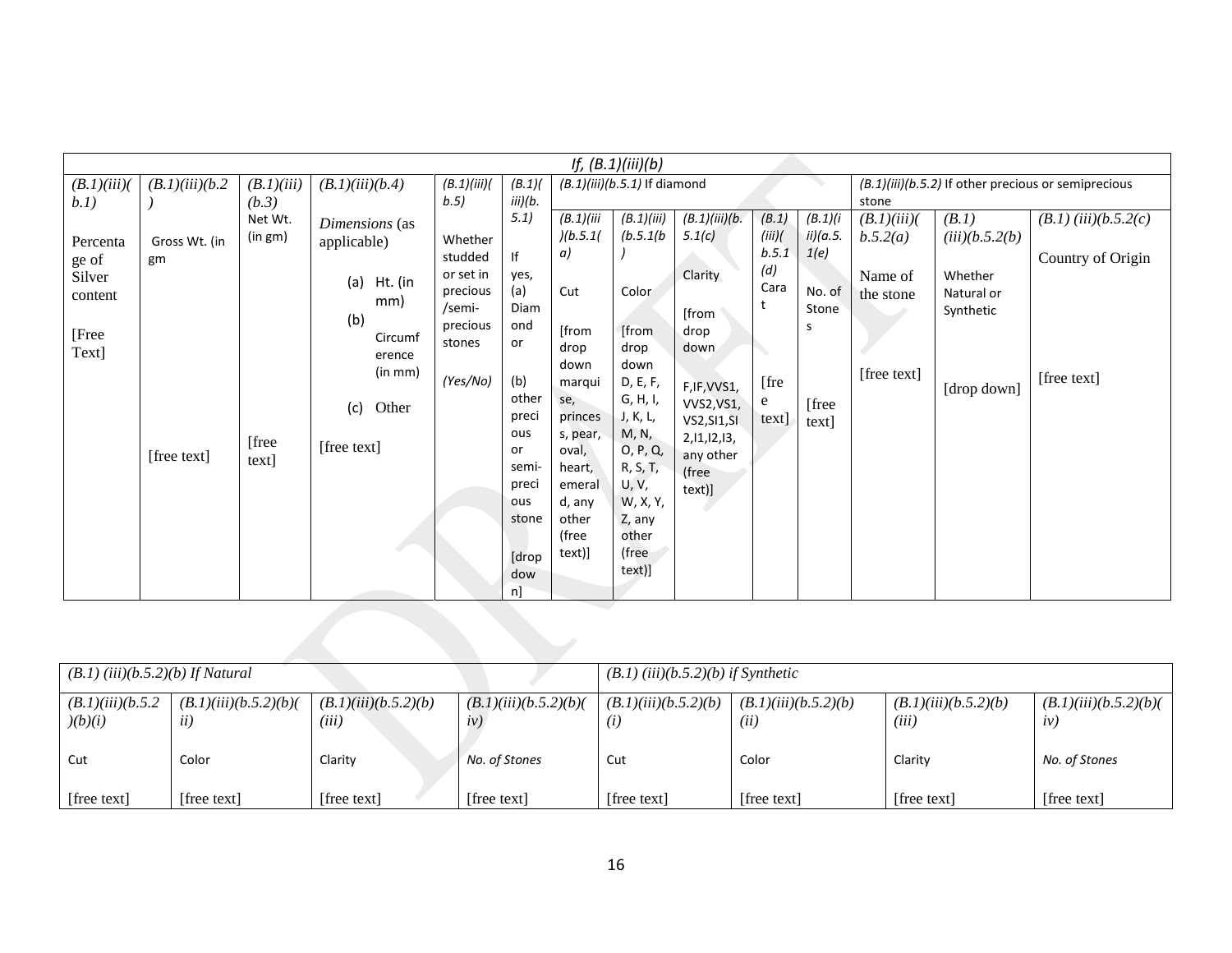|                                      | If, $(B.1)(iii)(d)$                    |                                            |                                     |                                                                                             |                                                      |                                                                   |                                                                                                                                               |                                                                                                                                                                   |                                                                                                                        |                                             |                                    |                                           |                                                         |                                     |
|--------------------------------------|----------------------------------------|--------------------------------------------|-------------------------------------|---------------------------------------------------------------------------------------------|------------------------------------------------------|-------------------------------------------------------------------|-----------------------------------------------------------------------------------------------------------------------------------------------|-------------------------------------------------------------------------------------------------------------------------------------------------------------------|------------------------------------------------------------------------------------------------------------------------|---------------------------------------------|------------------------------------|-------------------------------------------|---------------------------------------------------------|-------------------------------------|
| (B.1)(ii)<br>i)(d.1)                 | (B.1)(i)<br>ii)(d.2)                   | (B.1)(iii)<br>)(d.3)                       | (B.1)<br>(iii)                      | (B.1)(iii)(d.5)                                                                             | (B.1)(iii)<br>d.6                                    | (B.1)(iii)(d.6.1)                                                 |                                                                                                                                               | $(B.1)(iii)(d.6.1)$ If diamond                                                                                                                                    |                                                                                                                        |                                             |                                    | semiprecious stone                        | (B.1)(iii)(d.6.2) If other precious or                  |                                     |
|                                      | Certifi                                |                                            | d.4)<br>Net                         | Dimensions (as<br>applicable)                                                               | Whether<br>studded<br>or set in                      | If yes, (a)<br>Diamond or                                         | (B.1)(i)<br>ii)(d.6<br>.1)(a)                                                                                                                 | (B.1)/ii<br>i)(d.6.<br>1)(b)                                                                                                                                      | (B.1)(iii)(d.6.1)(<br>c)                                                                                               | (B.1)(iii)<br>(d.6.1)<br>$\left( d \right)$ | (B.1)(iii)<br>(d.6.1)<br>e)        | (B.1)(iii)<br>)(d.6.2)(<br>a)             | (B.1)<br>(iii)(d.6)<br>2)(b)                            | (B.1)<br>(iii)(d.6.2)(c)            |
| Purity(<br>Carat)<br>[free]<br>text] | cate<br>$($ if<br>any)<br>[uploa<br>d] | Gross<br>Wt. (in<br>gm)<br>[free]<br>text] | Wt.<br>(in<br>gm)<br>[free<br>text] | (a)<br>Ht. (in<br>mm)<br>(b)<br>Circumf<br>erence<br>(in mm)<br>Other<br>(c)<br>[free text] | precious<br>/semi-<br>precious<br>stones<br>(Yes/No) | (b) other<br>precious or<br>semi-precious<br>stone<br>[drop down] | Cut<br>[from<br>drop<br>down<br>marq<br>uise,<br>princ<br>ess,<br>pear,<br>oval,<br>heart,<br>emer<br>ald,<br>any<br>other<br>(free<br>text)] | Color<br>[from<br>drop<br>down<br>D, E, F,<br>G, H, I,<br>J, K, L,<br>M, N,<br>O, P,<br>Q, R,<br>S, T, U,<br>V, W,<br>X, Y, Z,<br>any<br>other<br>(free<br>text)] | Clarity<br>[from drop<br>down<br>F, IF, VVS1,<br>VVS2, VS1, VS2,<br>SI1, SI2, 11, 12, 13,<br>any other (free<br>text)] | Carat<br>[free<br>text]                     | No. of<br>Stones<br>[free<br>text] | Name<br>of the<br>stone<br>[free<br>text] | Whether<br>Natural<br>or<br>Synthetic<br>[drop<br>down] | Country of<br>Origin<br>[free text] |

|                                        |                             |                               |                        | .<br>. .                               |                              |                               |                          |
|----------------------------------------|-----------------------------|-------------------------------|------------------------|----------------------------------------|------------------------------|-------------------------------|--------------------------|
| $(B.1)$ (iii) $(d.6.2)$ (b) If Natural |                             |                               |                        | $(B.1)$ (iii) $(d.6.2(b)$ if Synthetic |                              |                               |                          |
| (B.1)(iii)(d.6.2(b))                   | (B.1)(iii)(d.6.2(b))<br>ii) | (B.1)(iii)(d.6.2(b))<br>(iii) | (B.1)(iii)(d.6.2(b)(iv | (B.1)(iii)(d.6.2(b))<br>(i)            | (B.1)(iii)(d.6.2(b))<br>(ii) | (B.1)(iii)(d.6.2(b))<br>(iii) | (B.1)(iii)(d.6.2(b)(iv)) |
| Cut                                    | Color                       | Clarity                       | No. of Stones          | Cut                                    | Color                        | Clarity                       | No. of Stones            |
| [free text]                            | [free text]                 | [free text]                   | [free text]            | [free text]                            | [free text]                  | [free text]                   | [free text]              |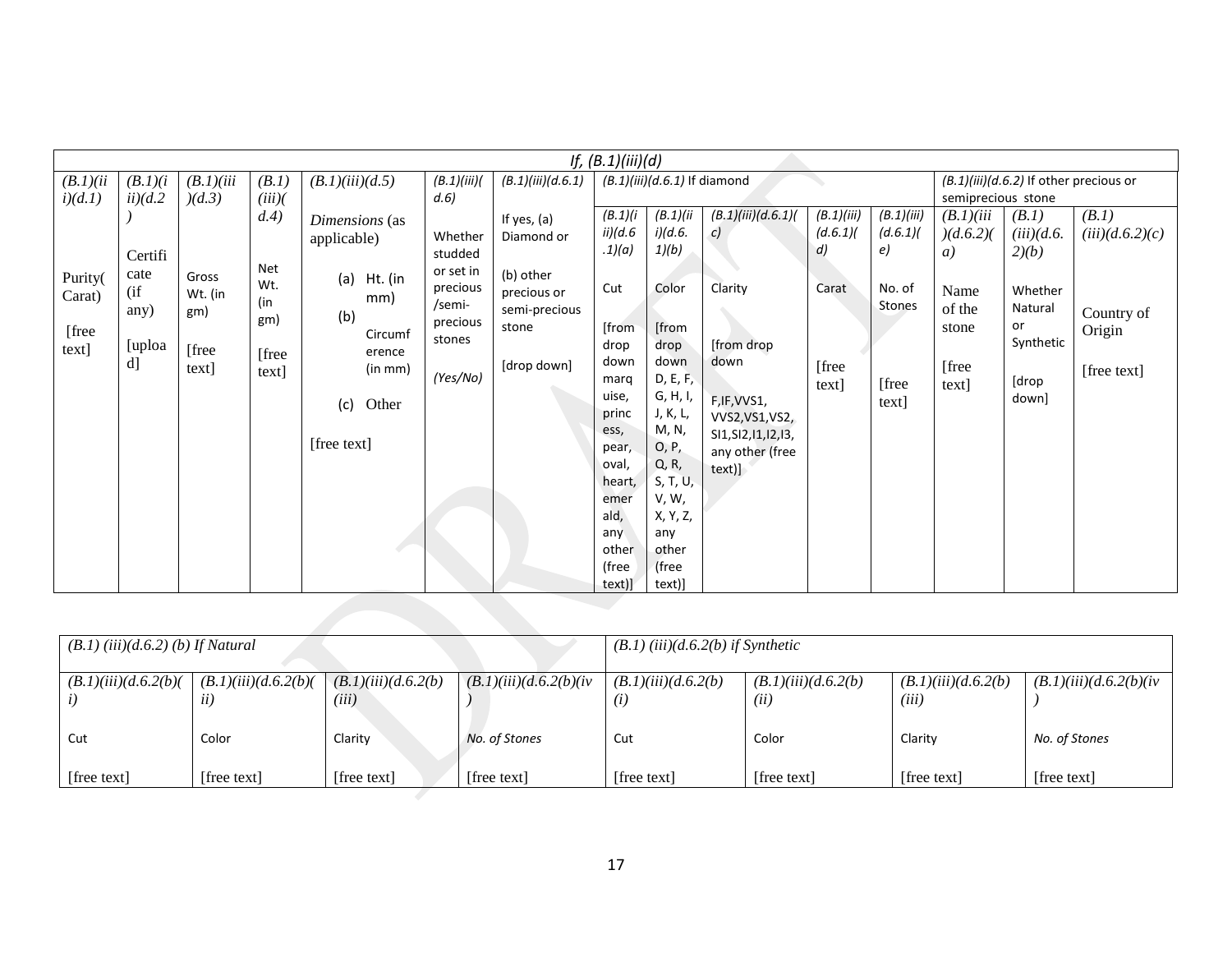| Details of Consignment exported           |                                  |                                              |                                               | Reason for reimport                     |
|-------------------------------------------|----------------------------------|----------------------------------------------|-----------------------------------------------|-----------------------------------------|
| (C)                                       |                                  |                                              |                                               | (D)                                     |
| (C.1)                                     | (C.2)                            | (C.3)                                        | (C.4)                                         |                                         |
| Courier Shipping Bill Number (CSB. V No.) | Date of Courier Shipping<br>Bill | S.No. of the jewellery Item<br>in the CSB. V | FOB value of the<br>jewellery under re-import | (a) Physically damaged<br>(b) Defective |
| (3)                                       | (4)                              | (5                                           | (6)                                           | $(7)$ "                                 |

[F. No. ]

| Deputy Secretary to the Government of India |  |
|---------------------------------------------|--|

Note: - The principal notification No. 36/2010-Customs (N.T.), dated the 5<sup>th</sup> May, 2010 was published in the Gazette of India, Extraordinary, Part II, Section 3, sub-section (i), *vide* number G.S.R. 385(E), dated the 5<sup>th</sup> May, 2010 and was last amended *vide* notification No. 85/2021-Customs (N.T.), dated the 27<sup>th</sup> October 2021, published in the Gazette of India, Extraordinary, Part II, Section 3, sub-section (i) *vide* number G.S.R. 768(E), dated the  $27<sup>th</sup>$  October 2021.

 **\*\*\*\*\***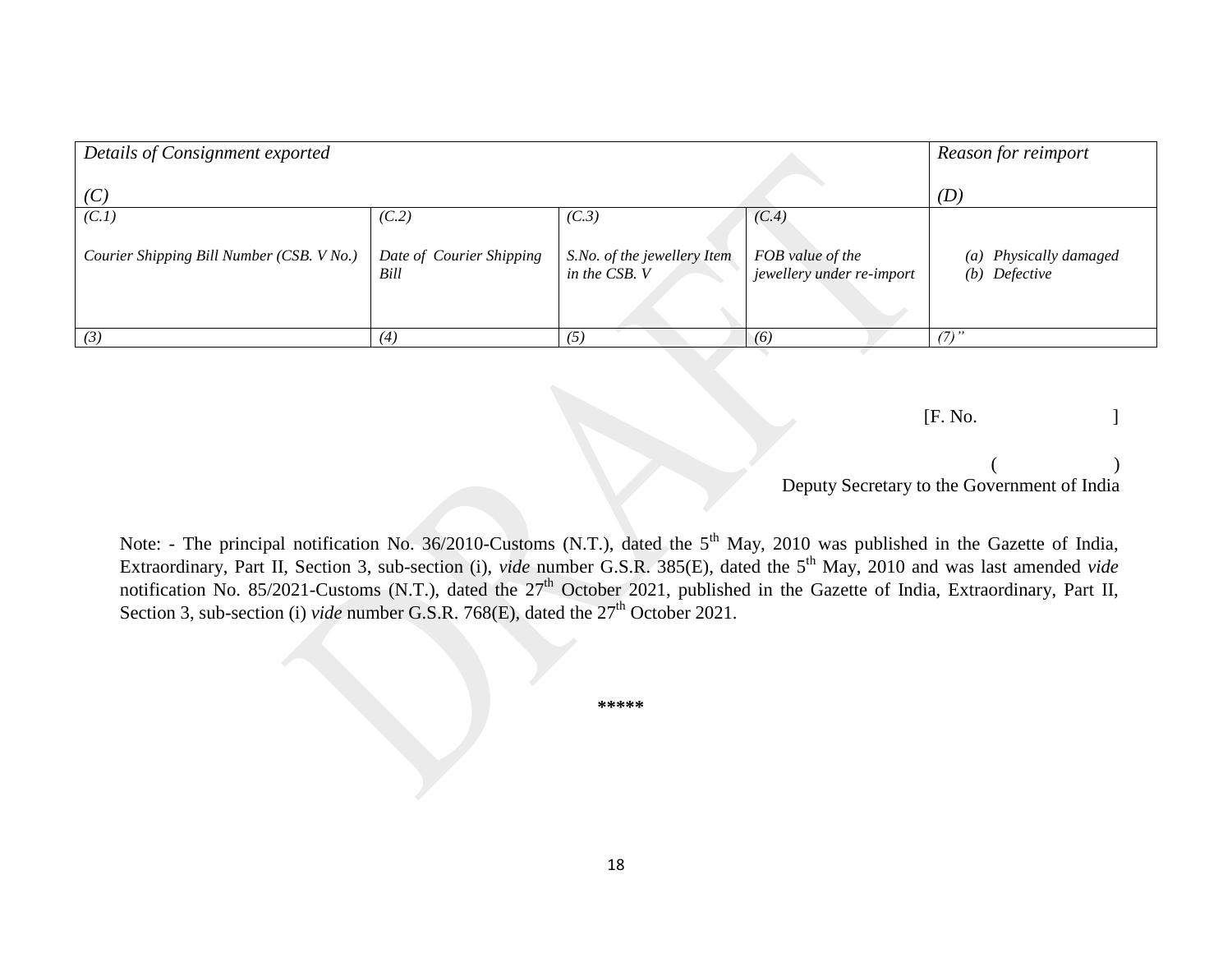## [TO BE PUBLISHED IN THE GAZETTE OF INDIA, EXTRAORDINARY, PART II, SECTION 3, SUB-SECTION(i)]

### GOVERNMENT OF INDIA MINISTRY OF FINANCE DEPARTMENT OF REVENUE (CENTRAL BOARD OF INDIRECT TAXES AND CUSTOMS) \*\*\*\*\*

[Draft] Notification No. /2022-Customs (N.T.)

New Delhi, the June 2022

G.S.R…. (E)…. In exercise of the powers conferred by section 157 read with section 84 of the Customs Act, 1962 (52 of 1962), and for the purpose of first proviso to clause (a) of subregulation (2) of regulation 2 of the Courier Imports and Exports (Electronic Declaration and Processing) Regulations, 2010 (hereinafter referred to as the said regulations), the Central Board of Indirect Taxes and Customs prescribes that the said regulations shall apply to reimport of,-

- (iii)Jewellery made of precious metals, whether or not studded or set with precious and semi-precious stones, classified under CTH 7113 but excluding CTSH 71131190 and CTSH 71131960 of the First Schedule of the Customs Tariff Act, and
- (iv)Imitation Jewellery classified under CTH 7117 of the First Schedule of the Customs Tariff Act,

sold on and exported by an exporter through the courier mode via an e-commerce platform and returned via the same platform, through the same mode, in the manner, to the extent and subject to conditions and restrictions as below, namely: -

> (a) the importer filing the Courier Bill of Entry for reimport is the same Importer-Exporter Code (IEC) holder who had filed the corresponding Courier Shipping Bill (CSB. V) for export for that Jewellery item;

> (b) return e-commerce transaction for the Jewellery item is initiated by the same consignee to whom the said Jewellery was exported under the corresponding Courier Shipping Bill (CSB.V) and on the same e-commerce platform;

> (c) reason for such return is limited to the Jewellery item being physically damaged or defective on receipt by the consignee and image confirming the return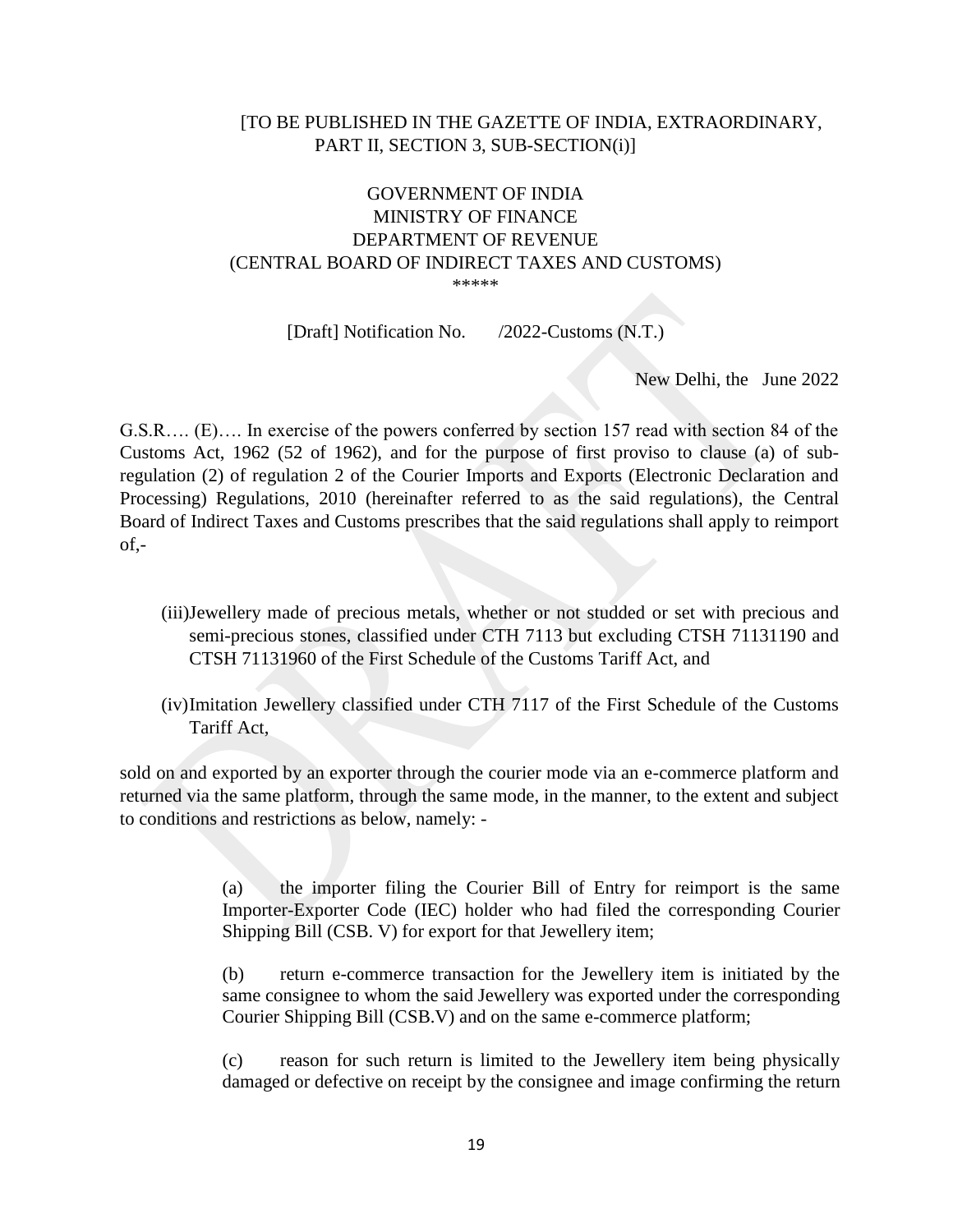on the e-commerce platform is uploaded on ECCS while filing Courier Bill of Entry for such reimport;

(d) the importer provides the reason of reimport, as given in para (c) above, in the Courier Bill of Entry and the returned Jewellery item is reimported along with the original packing;

(e) exporter, who is reimporting, continues to have a valid IEC and Registration-cum-Membership Certificate (issued by the Gems and Jewellery Export Promotion Council);

(f) FOB value of the Jewellery item under reimport was not more than Rs. 25,000 when exported;

(g) the Courier Bill of Entry for such reimport is filed no later than 15 days from the date of corresponding Let Export Order (LEO) of the Courier Shipping Bill for export;

(h) the corresponding export stands reconciled by proper filing of Export General Manifest (EGM);

(i) each Courier Bill of Entry filed for such reimport corresponds to a single Courier Shipping Bill number (CSB.V) filed for export;

(j) the Jewellery item under reimport conforms and corelates to the description filed and other specifications given in the corresponding Courier Shipping Bill (CSB.V);

(k) total CIF value of such reimports for an IEC holder in a financial year does not exceed 2% of the total FOB value (in INR) of Jewellery classified under CTH 7113 (excluding CTSH 71131190 and CTSH 71131960) and Imitation Jewellery classified under 7117, of the First Schedule of the Customs Tariff Act, exported by that IEC holder in the previous financial year under the courier mode on ECCS or Rupees 1 Lakh, whichever is greater;

(l) total number of Courier Bills of Entry filed for such reimports on account of returns, in a financial year, does not exceed 5% of the total number of Courier Shipping Bills (CSB.V) filed by that IEC holder in the previous financial year under Courier mode on ECCS for Jewellery classified under CTH 7113 (excluding CTSH 71131190 and CTSH 71131960) and Imitation Jewellery classified under CTH 7117, of the First Schedule of the Customs Tariff Act or ten, whichever is greater;